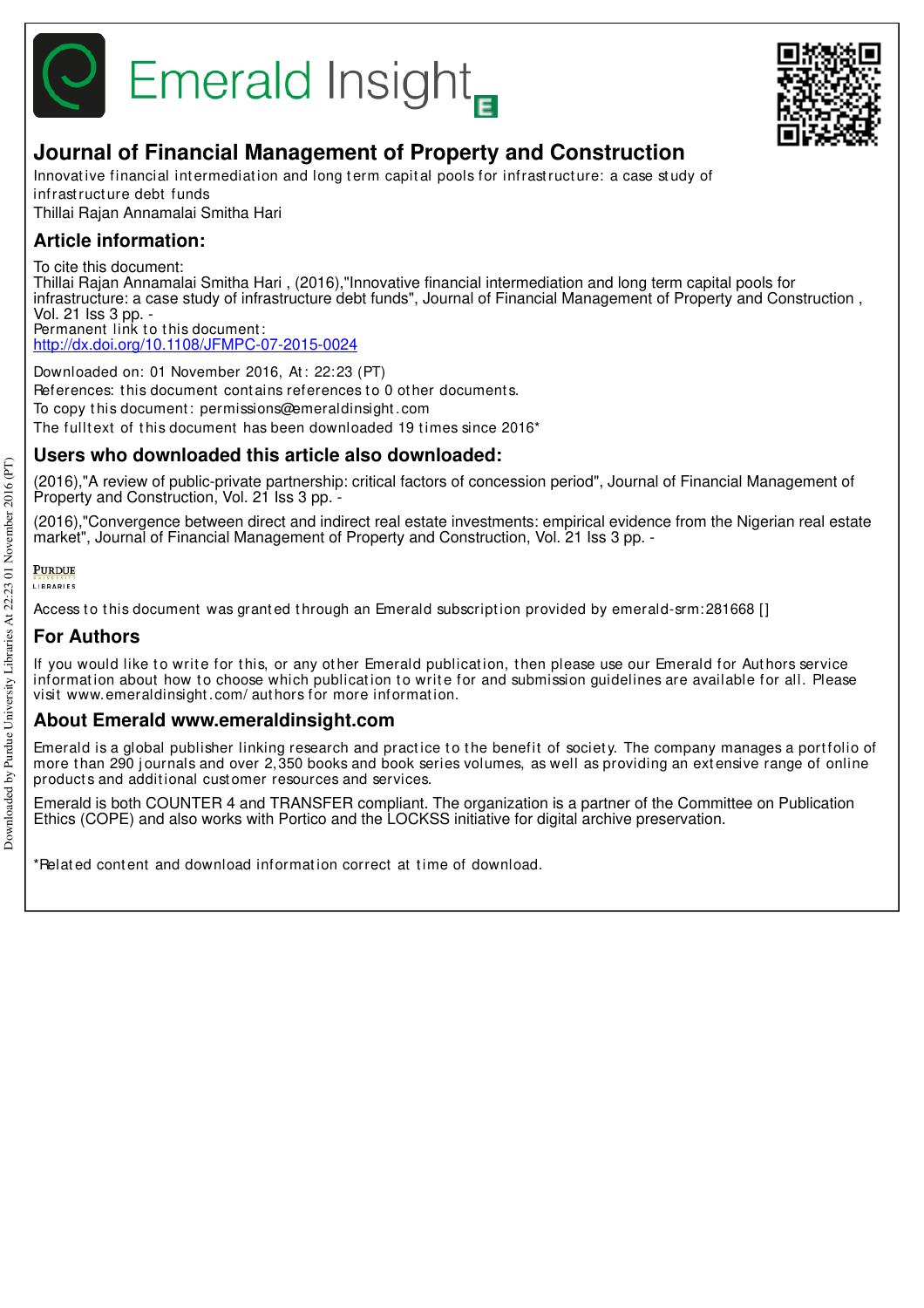## Innovative financial intermediation and long term capital pools for infrastructure: a case study of infrastructure debt funds

#### 1. Introduction

Infrastructure projects are characterized by long asset lives and long pay back periods, which consequently requires long term financing. Lenders to infrastructure projects face several risks due to the capital intensive and long tern nature of the projects (Agrawal et al., 2011). Consequently, availability of long term debt to fund infrastructure projects have been limited in many emerging economies. To facilitate the availability of long term debt, Government of India has approved the creation of Infrastructure Debt Funds (IDFs). This paper highlights the salient features of IDFs and analyses its effectiveness as an intermediation mechanism for infrastructure funding.

Since the late 1990s. India has adopted a mixed model of infrastructure development, where both the private and public sector were involved in infrastructure development (Khandelwal and Khanapuri, 2015). Over the years, the private sector had become an important source of finance for infrastructure development in India. The share of private sector was expected to increase from 36.6% in the XI Plan to 48.1% in the XII Plan (Planning Commission, 2013). The increasing involvement of private sector in infrastructure development could be seen across several emerging countries.

Debt constitutes a major portion of funding of infrastructure projects (Silva et al, 2004). The main sources of debt for infrastructure projects are commercial banks, specialised financing institutions created for infrastructure funding, Non-Banking Financial Companies (NBFCs), insurance companies, bond markets, and external commercial borrowings (ECBs). In general, infrastructure projects in India have a debt-equity ratio of 70:30. Therefore, non availability of debt capital, specifically, long term debt can therefore result in hurdles to capacity creation in infrastructure. For the period 2012-17, the funding gap in debt for infrastructure projects was estimated to be in excess of Rs. 5000 billion (Planning Commission, 2013). In order to address this gap, new ways and means of raising debt capital have been considered. Creation of IDFs is one such mechanism.

The aim of this paper is to assess the effectiveness of IDF's as a financial intermediation mechanism to provide long term capital for infrastructure. We use the concept of financial

Downloaded by Purdue University Libraries At 22:23 01 November 2016 (PT)

<sup>©</sup> Emerald Group Publishing Limited

This is a pre-print of a paper and is subject to change before publication. This pre-print is made available with the understanding that it will not be reproduced or stored in a retrieval system without the permission of Emerald Group Publishing Limited.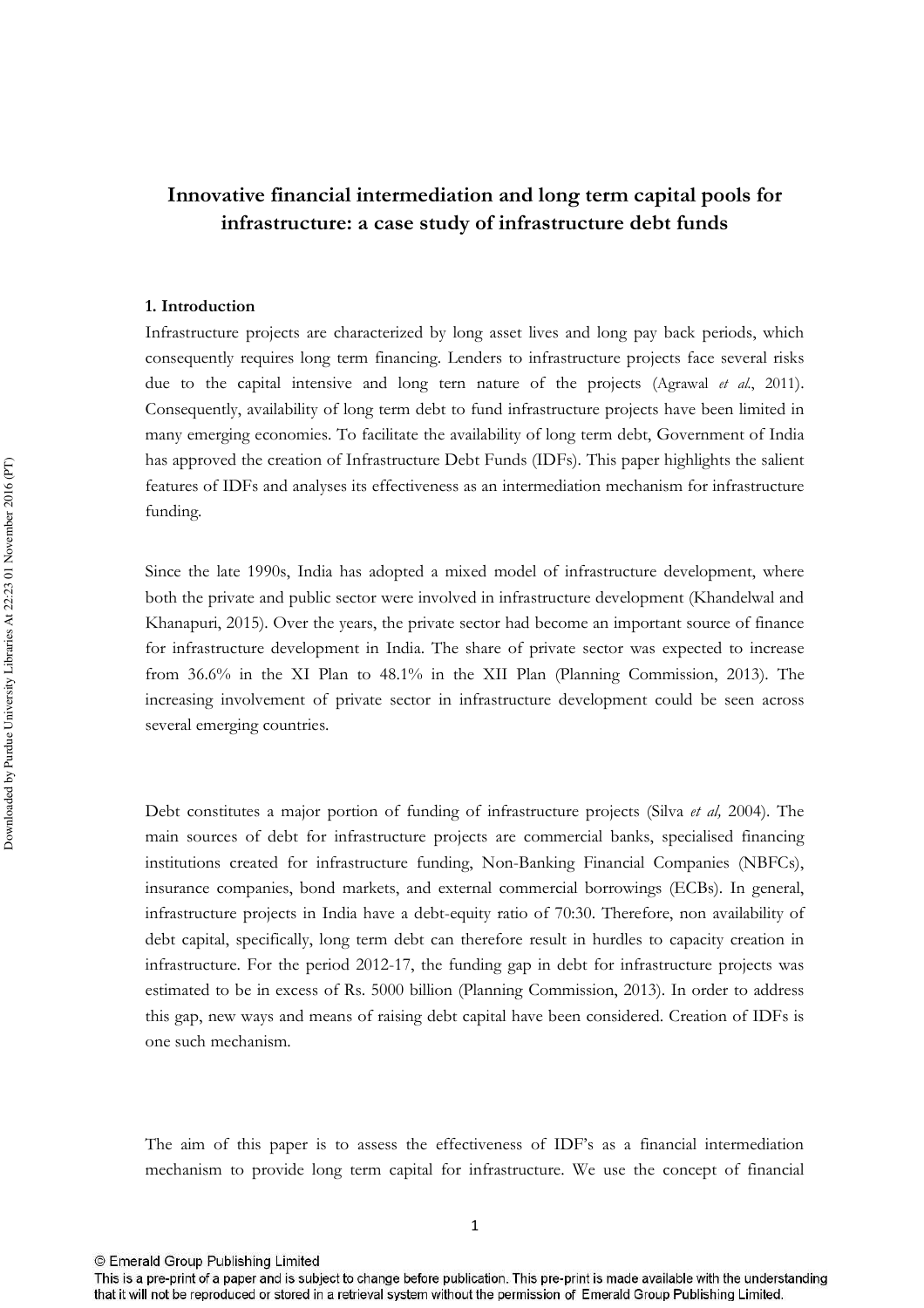intermediation since the scheme would act as an interface to both capital providers (investors) Specifically, the objectives of this paper are the and capital seekers (infrastructure projects). following:

- To provide a rich description of the IDFs, including the different forms of setting up of  $\mathbf{i}$ . these funds.
- To assess the rationale for setting up the IDFs in the light of other funding sources for ii. financing infrastructure.
- $\overline{111}$ . To evaluate the effectiveness of IDFs in meeting the objective of attracting capital for infrastructure projects.

Rest of the paper is structured as follows. Section 2 provides a brief literature review. Section 3 details the methodology and data sources used for the study. Section 4 provides the description of IDFs. Section 5 presents the findings and discusses them. The conclusions are presented in Section 6.

## 2. Literature Review

Financing has emerged as a key concern in infrastructure development, surpassing issues such as availability of superior technology and expertise, in both developed and developing nations (Reinhardt, 1993). Although it was believed that globalization would ease infrastructure financing, the sector continues to experience a funding gap, especially in developing countries (Ngowi et al., 2006). Being highly capital intensive, with larger initial costs and lower operating costs, infrastructure projects have long gestation and have non-recourse or limited recourse financing (Lall and Anand, 2009). In developing countries, public sector resources are not sufficient to fund complex integrated infrastructure services (Ferreira and Khatami, 1996). Further, Governments are not as successful as the private sector in recognizing and shifting risk (English and Guthrie, 2003). Private funding has therefore emerged as a significant source of finance for the infrastructure sector.

Innovation in financial intermediation can help in attracting new capital sources to address the funding gap. Chen (2006) observed that China's rapid financial intermediation development contributed to its rapid economic growth during the post 1978 reform period. Financial intermediation has also found to play an important role in the rapid industrial transformation of the United States, the United Kingdom, Canada, Norway and Sweden over the period 1870-1929 (Rousseau and Wachtel, 1998).

In India, financial intermediation in the infrastructure sector is primarily done by banks, Non-Banking Financial Companies (NBFCs), Infrastructure Finance Companies (IFCs), insurance and pension funds. Commercial banks are important contributors of debt capital in the infrastructure sector. However, the long term nature of infrastructure loans and short term

This is a pre-print of a paper and is subject to change before publication. This pre-print is made available with the understanding that it will not be reproduced or stored in a retrieval system without the permission of Emerald Group Publishing Limited.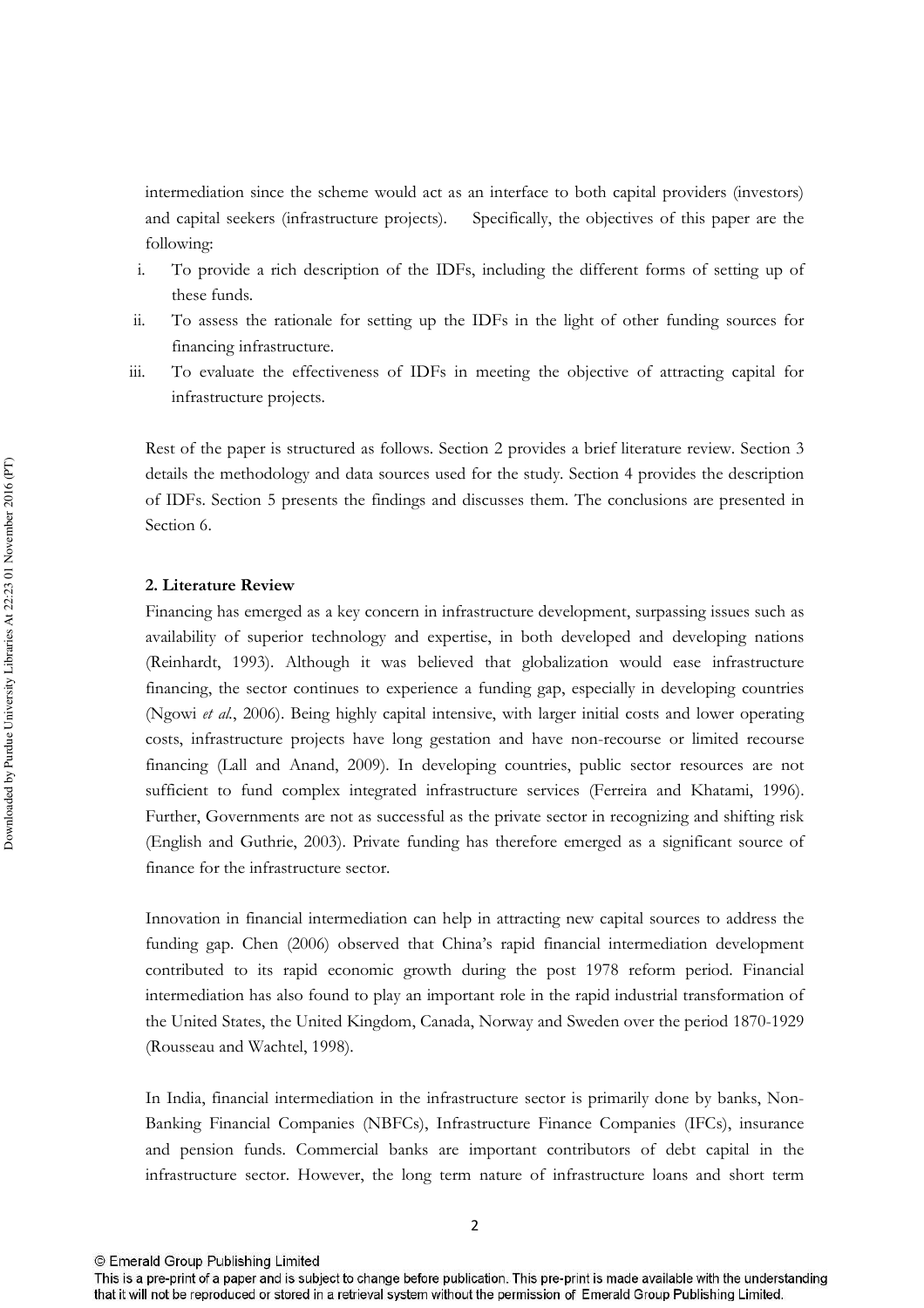nature of banks' liabilities has posed increasing asset liability mismatch risk and concentration risk in banks, on the back of rapidly growing bank exposure to the infrastructure sector (Rastogi and Rao, 2011). Further, Public Private Partnerships (PPPs) have a highly leveraged balance sheet and lenders concentrate on the downside risks associated with lending which can influence the debt servicing capability of the project (Laishram and Satyanarayana, 2009). Many infrastructure projects in India carry complex risk profiles and hence do not qualify for investments by insurance and pension funds (Sinha, 2014).

Financial innovations have emerged globally to close the gap between the rising global demand for infrastructure and the availability of financing sources offered by traditional financing mechanisms (Mostafavi and Abraham, 2010). Chen (2002) argues that financial innovation would play a key role in addressing some of the major problems associated with current approaches to infrastructure financing in the Asia-Pacific region. Innovative financing mechanisms have emerged in the U.S. as traditional federal and state grants were no longer sufficient to sustain and restore the continuously increasing civil infrastructure needs (Mostafavi et al., 2012). Similarly, Canada's rising urban infrastructure debt showed that the methods of financing and maintaining urban infrastructure were insufficient, and the Government should begin to use innovative tools which can provide the financial resources for Canadian infrastructure (Vander and Roberts, 2006). Rastogi and Vivek (2011) using an empirical and theoretical framework establish that PPP infrastructure assets in India have robust and stable cash flows and are intrinsically safe. They also assess the potential innovative financial products that could help encourage the flow of additional capital to infrastructure projects.

In India, the challenge of obtaining long term funding for the infrastructure sector is greater due to the absence of a well-developed bond market. While the Government bond market is illiquid, the corporate bond market is restrictive to participants and is mostly arbitrage driven (Schou-Zibell and Wells, 2008). Problems relating to information asymmetry, low liquidity and distortions from the corporate debt segment would need to be solved to broad base the debt markets (Bose and Coondoo, 2003). IDFs have been considered as a mechanism to attract additional debt capital for infrastructure in several regions. The study by Gawlitta and Kleinow (2015) has traced the emergence of IDFs in the European Union. An overview of IDFs worldwide has been provided by Lambert (2014), where he has also argued how setting up of IDFs can contribute to the development of infrastructure in India.

#### 3. Methodology and data sources

A case study methodology was adopted for this study because of the following reasons (Yin, 1984): (i) the study is exploratory in nature; (ii) the object of the study, viz., IDFs is a contemporary phenomenon; (iii) the study aims to understand the "how" and "why" questions pertaining to IDFs; and (iv) it helps to investigate the phenomenon along with its context. A

 $\overline{\mathbf{3}}$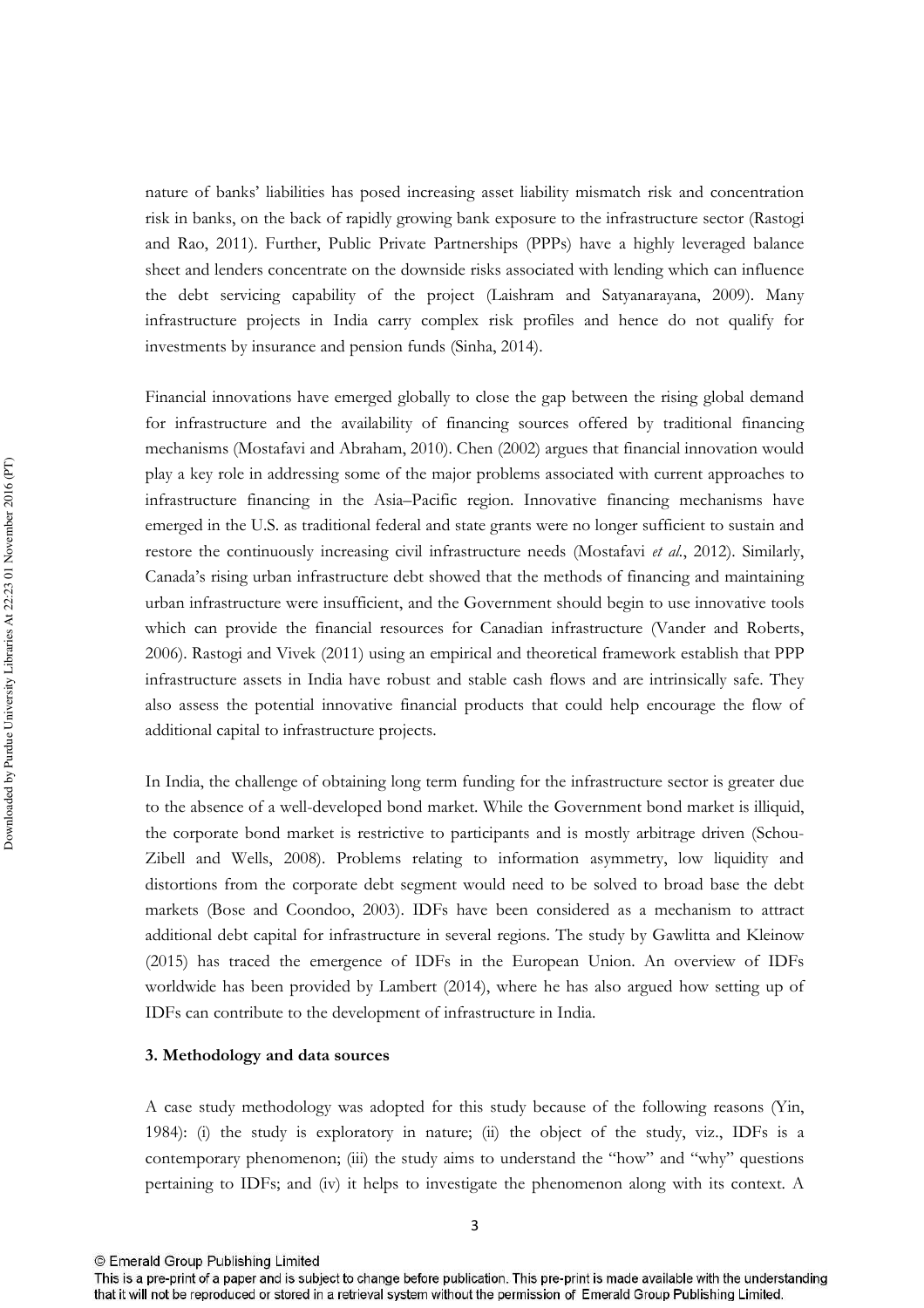multiple case holistic design approach was followed for this study to enhance generalizability and make the findings more representative (Tversky and Kahneman, 1986) and reduce bias (Jaikumar and Bohn, 1986). A strength of case study approach is the ability to use multiple sources of evidence, such as interviews and secondary sources (Yin, 1981).

At the time of the conduct of the study, four IDFs were operating in India. Three of the IDFs gave their consent to be interviewed for the study. Since access is also an important factor in the selection of cases (Pettigrew, 1990), we selected the above three IDFs as case studies. Data was obtained from both secondary documents as well as in-depth interviews. Multiple sources of evidence helped in development of converging lines of enquiry and led to a process of triangulation (Denzin, 1978:301).

Our data collection process started with a detailed review of various secondary sources. This primarily constituted circulars and notifications from regulatory authorities such as the Ministry of Finance, the Reserve Bank of India (RBI), the Securities and Exchange Board of India (SEBI), and the Insurance Regulatory and Development Authority (IRDA). In addition, information from news updates and the websites of the IDFs were also used in the analysis. These sources provided detailed background information on IDFs and the related regulatory framework. Subsequently, we conducted detailed interviews with the top management of the three IDFs that have been used as case studies. These interviews formed an important data source for this study. The following is the list of people interviewed for the study:

- Managing Director & CEO, Company A
- Chief Executive, Company B  $\bullet$
- Chief Investment Officer, Company C

The interviews were semi structured and the broad contours of the discussion were determined before the start of the interview. This helped to achieve focus during the discussion and obtain the required information while simultaneously giving the freedom to navigate to related topics depending upon the response of the interviewee (Thillairajan, 2002). The interviews were conducted after taking prior appointment with the respondents, so they were able to provide their undivided attention during the interview. The interviews were held in the offices of the interviewees. Each interview lasted about 90 minutes. These interviews were subsequently transcribed, resulting in 26 pages of transcribed information. The interviews with the IDFs helped in supporting and corroborating the information obtained from secondary sources. Appendix 1 gives the list of questions asked during the in-depth interviews.

## 4. Description of Infrastructure Debt Funds

IDFs are investment vehicles which fund the debt requirement of infrastructure companies. In India IDFs were conceptualized as a vehicle to refinance the bank and commercial debt at the

This is a pre-print of a paper and is subject to change before publication. This pre-print is made available with the understanding that it will not be reproduced or stored in a retrieval system without the permission of Emerald Group Publishing Limited.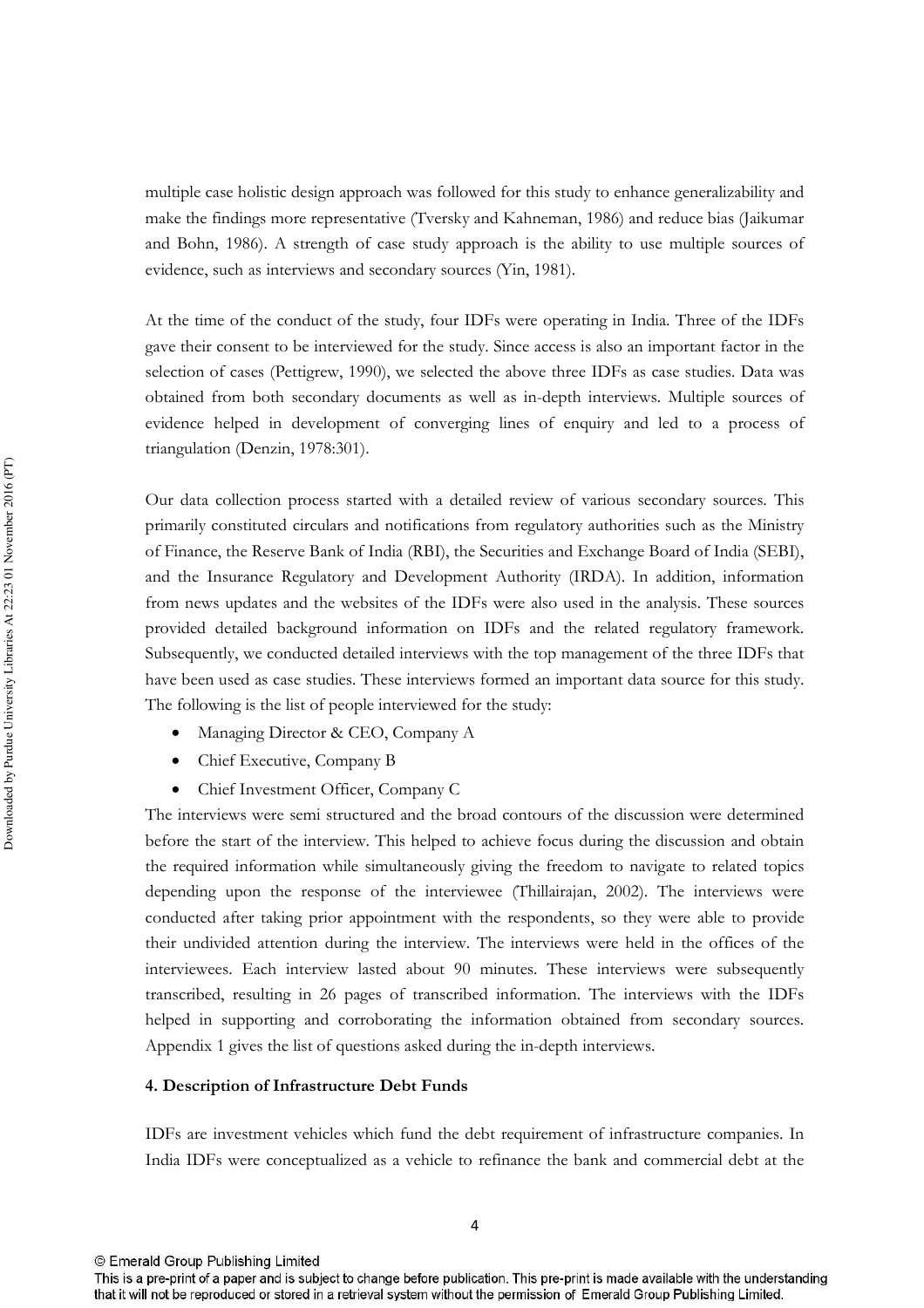time of their maturity. Figure 1 provides an illustration to situate the IDFs in the lifecycle of infrastructure projects.

© Emerald Group Publishing Limited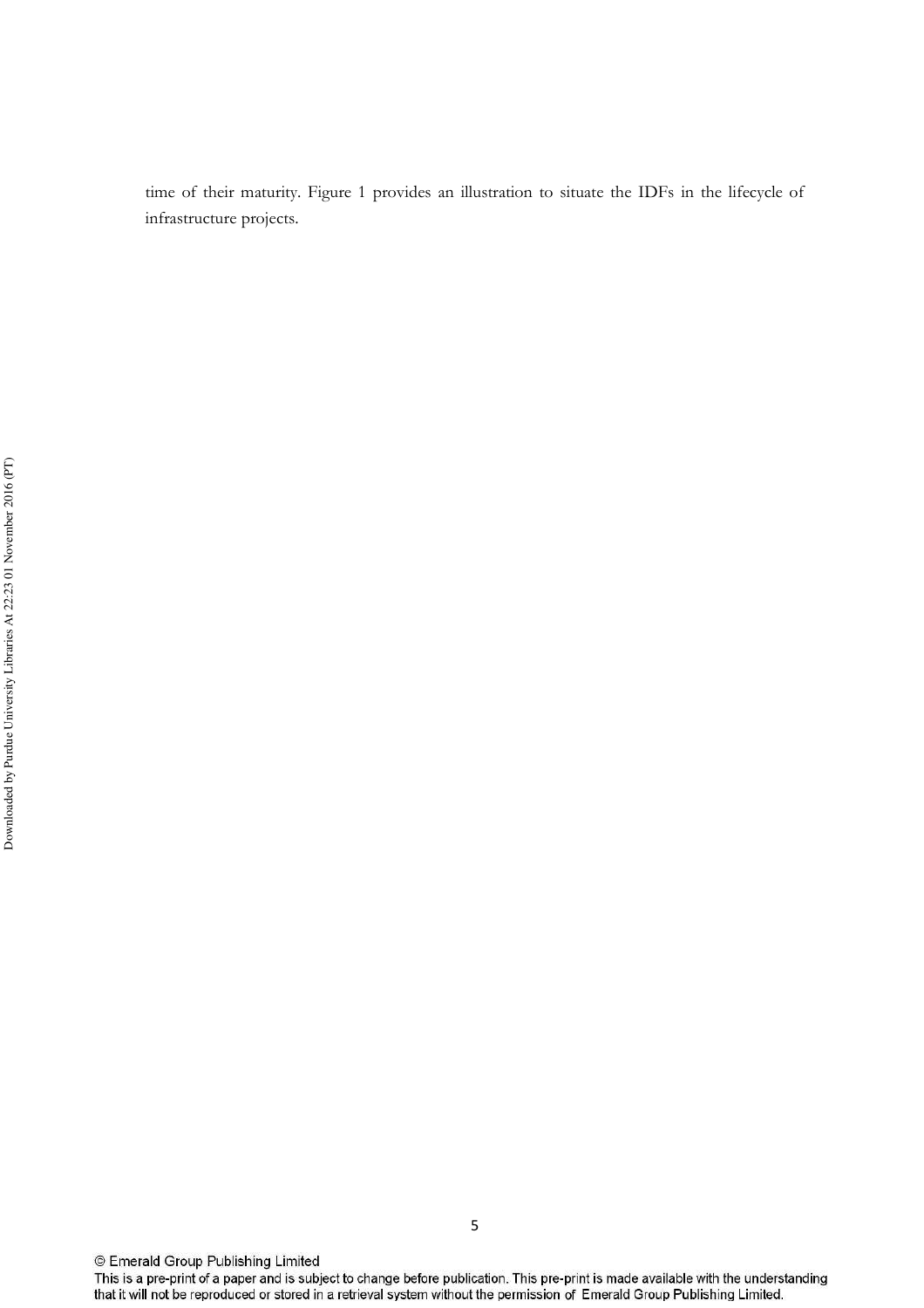

Figure 1: Situating the IDF in the lifecycle of infrastructure projects

## Design and Structure of IDFs

An IDF could either be set up as a Non-Banking Financial Services company (IDF-NBFC) or as a Mutual Fund trust (IDF-MF). In the case of the former, it was regulated by the Central Bank, the Reserve Bank of India (RBI). In the case of the latter, it was regulated by the Securities and Exchange Board of India (SEBI). Sponsors of the IDF, which could include banks, NBFC's, or Infrastructure Financing Companies (IFCs), provided the initial equity. Subsequent capital was raised from investors (both domestic and international). The IDF issued bonds (in the case of IDF-NBFC) or mutual fund units (in the case of IDF-MF) to the investors. The securities issued by the IDF could be either rupee denominated or foreign currency denominated, depending on the type of investors. However, the IDF made only rupee loans to infrastructure projects. The salient differences between the two structures are highlighted in Table 1.

| Sl.No | Description                   | <b>IDF-NBFCs</b>     | <b>IDF-MFs</b>              |
|-------|-------------------------------|----------------------|-----------------------------|
| 1     | Structure of entity           | Company              | Trust                       |
| 2     | Regulating Authority          | <b>RBI</b>           | <b>SEBI</b>                 |
| 3     | Sponsors                      | Banks and IFCs       | Banks and NBFCs             |
| 4     | Funds raised through issue of | <b>Bonds</b>         | Mutual Fund Units           |
| 5     | Minimum capital requirement   | $R_s$ , 3000 million | No such minimum requirement |
| 6     | Leverage                      | Possible             | Not possible                |
|       | Investments in Non PPP Assets | Not allowed          | Allowed                     |
|       |                               |                      |                             |

Table 1: Differences between IDF-NBFCs and IDF-MFs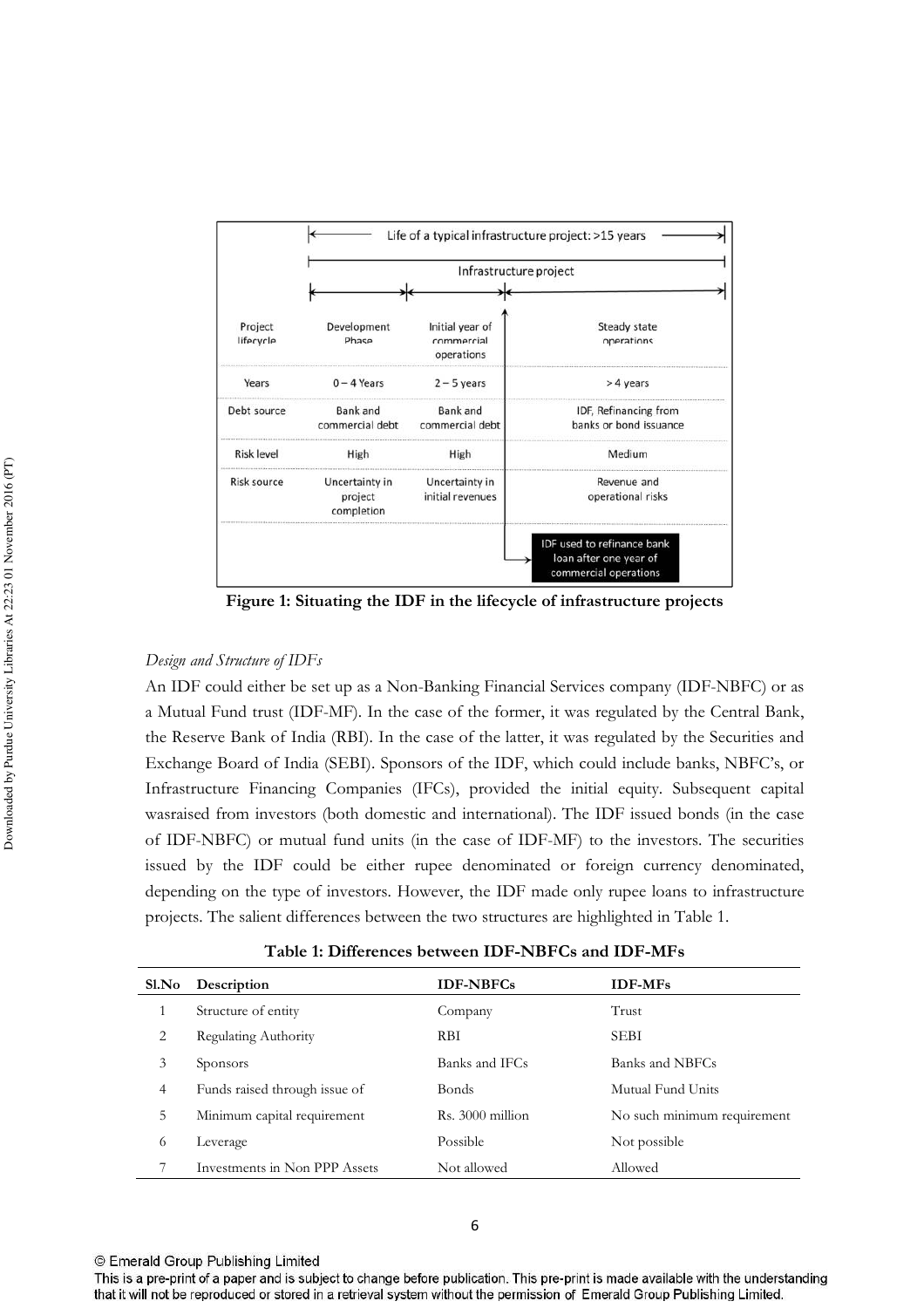| Sl.No | Description                                       | <b>IDF-NBFCs</b> | <b>IDF-MFs</b>       |
|-------|---------------------------------------------------|------------------|----------------------|
| 8     | Investments during Construction Phase Not allowed |                  | Allowed              |
| 9     | Existence of a Tripartite Agreement               | Yes              | $\rm No$             |
| 10    | Risk of Default lies with                         | IDF              | Investors in the IDF |
| 11    | Risk level                                        | Lower            | Higher               |
| 12    | Magnitude of Returns                              | Lower            | Higher               |

RBI's master circular on Para-banking activities (RBI, July 2013) provided the eligibility parameters for banks for sponsoring IDFs. Investment in a single IDF could not exceed 10% of the banks paid up share capital and reserves. The bank's exposure to IDFs in the form of equity contribution would form a part of its capital market exposure and had to be within the prescribed limits (between  $30 - 49$  percent). There should be clear board laid down policies for sponsoring IDFs. Further, the IDF should make a disclosure in the prospectus / offer document at the time of inviting investments that the sponsoring bank's liability is limited to the extent of its contribution to the paid up capital.

NBFCs and IFCs which acted as sponsors of IDFs were governed by the RBI's notification on IDFs (RBI, November 2011). In the case of NBFCs sponsoring IDF-MFs, the NBFC should have a minimum Net Owned Funds (NOF) of Rs.3000 million. Other conditions such as net NPAs to be less than 3% of net advances, existence for at least 5 years, profit-making for the last three years with satisfactory performance, and Capital to Risk Weighted Assets (CRAR) of 15% should have to be complied as well.

The IDFs could raise funds from both domestic and international institutional investors, by issuing the appropriate security. Domestic and offshore institutional investors, which included insurance and pension funds invested in the IDFs. The funds raised would be deployed in infrastructure projects.

An important feature of the IDF structure (specifically the IDF-NBFC) was the presence of a Tripartite Agreement that had to be entered between the Concessionaire, the Project Authority (government) and the IDF. A model Tripartite Agreement for IDFs was approved by the Cabinet Committee on Infrastructure (CCI) in October 2012. The provisions in the Tripartite Agreement protected the IDF in the case of any default by the Concessionaire (RBI, November 2011)In the case of a default by the Concessionaire, the Project Authority will redeem the bonds of the Concessionaire that were purchased by the IDF. However, for availing the protection under the Tripartite Agreement, the IDF had to pay a fee to the project authority.

Thus the Tripartite Agreement acted as a credit enhancement mechanism for the IDF. Since the Project Authority (which was essentially a public utility or a government authority) was a

This is a pre-print of a paper and is subject to change before publication. This pre-print is made available with the understanding that it will not be reproduced or stored in a retrieval system without the permission of Emerald Group Publishing Limited.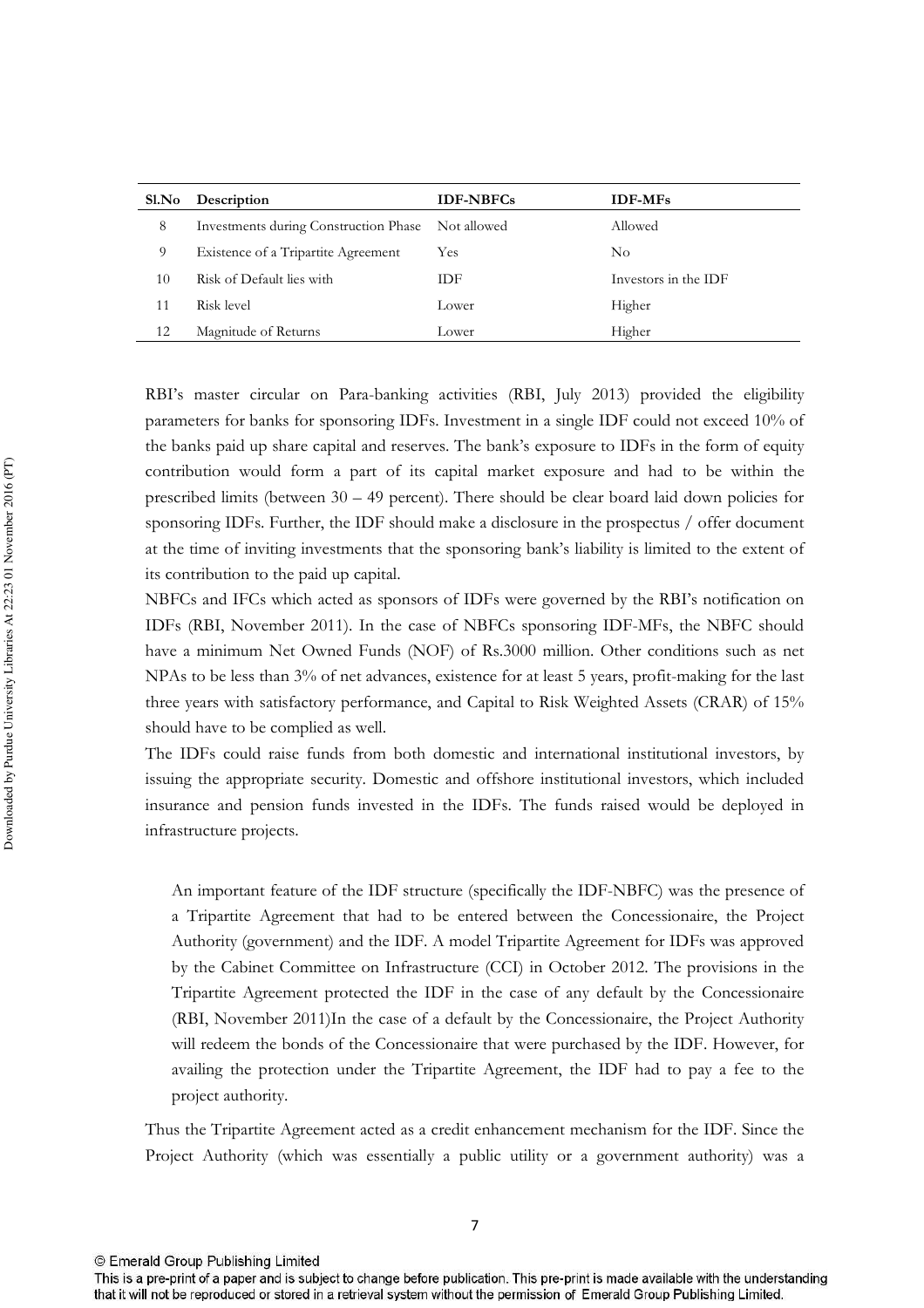signatory to the Tripartite Agreement, it helped to achieve a high credit rating for the IDF, thereby reducing the cost of funds. A respondent interviewed for this study indicated,

"...the Tripartite Agreement said that if there is a termination event, IDF-NBFC would have the first choice on the termination payments. Since the concession granting authority was typically a sovereign or sovereign equivalent, the IDF-NBFCs were rated AAA."

#### Conditions for formation of IDF

The conditions to be satisfied for forming an IDF were laid down by the SEBI and the RBI for IDF-MFs and IDF-NBFCs respectively.

SEBI's Mutual Fund Regulations in 2011 (SEBI, August 2011) discussed the guidelines for an IDF-MF. An existing mutual fund may launch an IDF scheme if it had key personnel having adequate experience in the infrastructure sector. The sponsor or the parent company of the sponsor should have been carrying out infrastructure financing activities for at least 5 years. The scheme could either be a close ended scheme with a minimum maturity of five years or an interval scheme with lock-in of at least five years. Pursuant to the amendment in mutual fund regulations in 2013 (SEBI, April 2013), the units of the IDF-MF could also be offered through private placement.

Although there was no specific indication by the RBI, the IDF guidelines (RBI, November 2011) meant that only experienced, credible and serious players were eligible to set up IDF-NBFCs. The minimum Net Owned Funds (NOF) was required to be Rs. 3000 million with Capital to Risk Weighted Assets (CRAR) of 15%. The IDF-NBFC could invest only in those infrastructure projects that were set up as a PPP project and have completed one year of satisfactory commercial operations. The IDF-NBFC should have a minimum rating of 'A' from credit rating agencies. An IDF official agreed that the rating of IDF-NBFCs was high because of RBI's clear guidelines.

...the reason why we have got the AAA rating is because the Reserve Bank of India has clearly defined on what we can do and what we can't do".

#### Resources

IDFs needed to raise long term resources to avoid Asset-Liability Mismatch (ALM) issues. The IDF-NBFCs could raise capital through the issue of rupee or dollar denominated bonds. The bonds would have a minimum maturity period of 5 years. The principal investors were expected to be domestic and off-shore institutional investors, especially insurance and pension funds that are looking for long term investment opportunities (RBI, November 2011). SEBI, (August 2011) specified the guidelines pertaining to raising resources by IDF-MFs. IDF-MF would raise resources from investors by allotting them mutual fund units of the scheme of the IDF, which would be subsequently listed on a stock exchange. There had to be a minimum of 5 investors,

<sup>8</sup> 

This is a pre-print of a paper and is subject to change before publication. This pre-print is made available with the understanding that it will not be reproduced or stored in a retrieval system without the permission of Emerald Group Publishing Limited.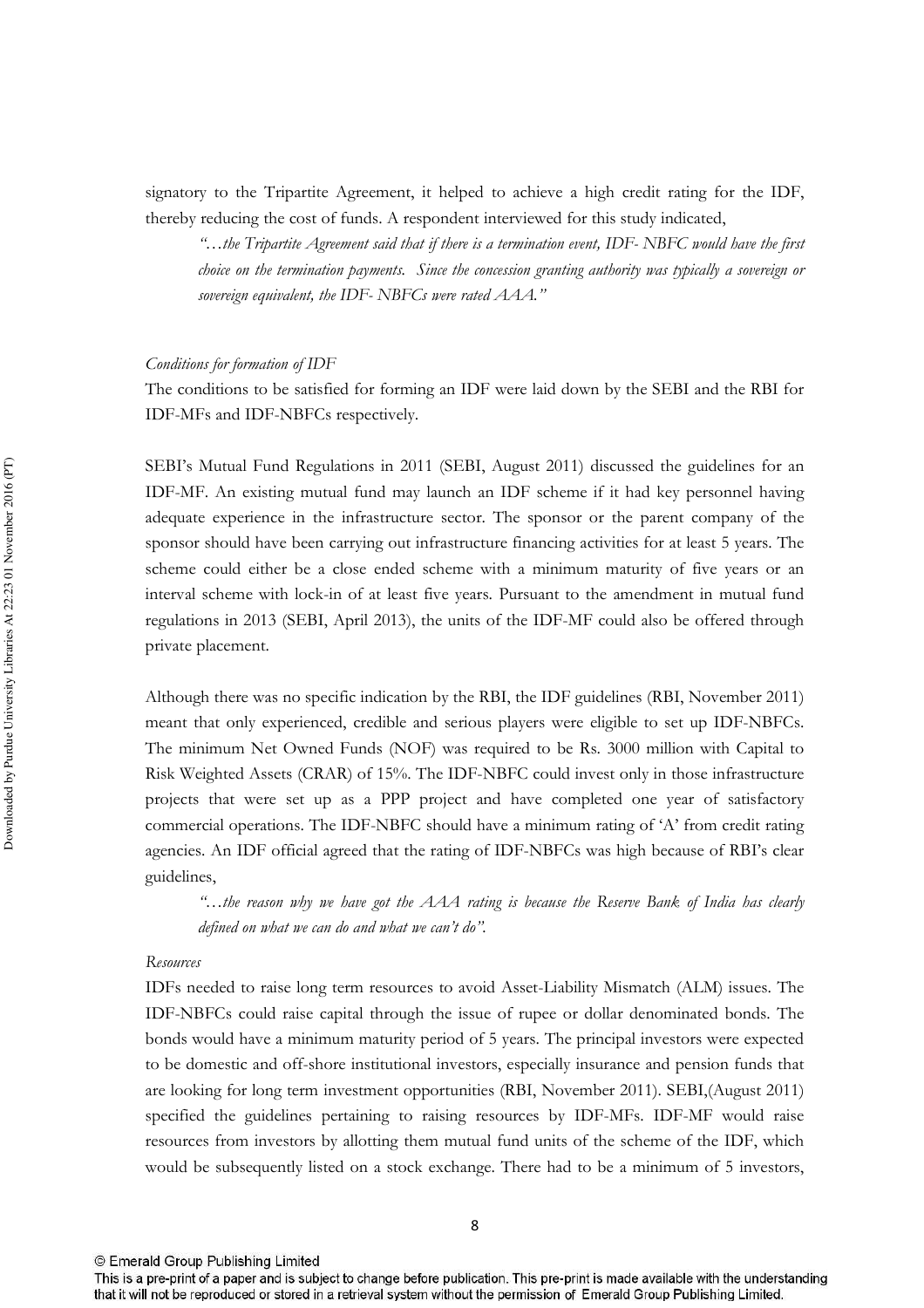with no single investor holding more than 50% of the net assets of the scheme. The minimum investment amount was Rs. 10 million and the minimum size of the unit was Rs. 1 million. There had to be a firm commitment for at least Rs. 250 million from the strategic or anchor investors before the allotment of the units of the scheme were marketed to other potential investors.

The instruments in which foreign investors were allowed to invest were regulated. Initially, it was specified that the maturity of the instrument would be 5 years and the foreign investments would have a lock in period of 3 years (RBI Foreign Investment in IDFs, November 2011). Subsequently, in January 2013, the RBI relaxed the lock-in requirement and maturity restriction (RBI, January 2013). The residual maturity at the time of first purchase was specified at 15 months. The overall limit for all foreign investment in IDFs (other than investment by nonresident Indians) (in both Rupee and Foreign Currency denominated securities) was limited to USD 10 billion, within the overall ceiling of USD 25 billion for Foreign Institutional Investment investment in bonds or non-convertible debentures issued by Indian companies in the infrastructure sector or by IFCs. There was no cap for investment by non-resident Indians in IDFs by way of rupee denominated bonds or units.

The main investor segments targeted by the IDFs in the domestic market were insurance funds, pension funds and provident fund monies, since infrastructure investments by these segments were regulated. Further, rating of the IDF was another important criterion which determined the flow of funds. A majority of infrastructure projects had low rating because of the presence of inherent risks. This deterred international investors from investing directly in such projects. The presence of a highly rated intermediary in the form of an IDF was also aimed to tap this set of investors, to give them comfort and confidence in the Indian infrastructure sector.

#### *Investments*

Khandelwal and Khanapuri (2015) identified two key decisions to be taken by IDFs while making an investment decision: (1) the sector and project to choose for deployment of funds, and (2) the pricing, tenor and other terms of investments. However, the nature of investments that the IDF was also determined by their structure, whether it was an IDF-NBFC or IDF-MF.

IDF-NBFC's could invest only in infrastructure PPP projects, which were characterised by a Concession Agreement, wherein the Project Authority agreed to compensate the lenders, partially or fully, in the event of default of the Concessionaire (RBI, November 2011). The IDF also had to sign a Tripartite Agreement with the Concessionaire and the Project Authority for ensuring that the payment was received in the case of the termination of concession. Delays and cost overruns were common in the infrastructure sector, owing to the inherent risks and increasing complexity of projects (Pai and Bharath, 2013). Keeping this in mind, RBI had mandated that IDF-NBFCs could invest only in projects which have completed at least one year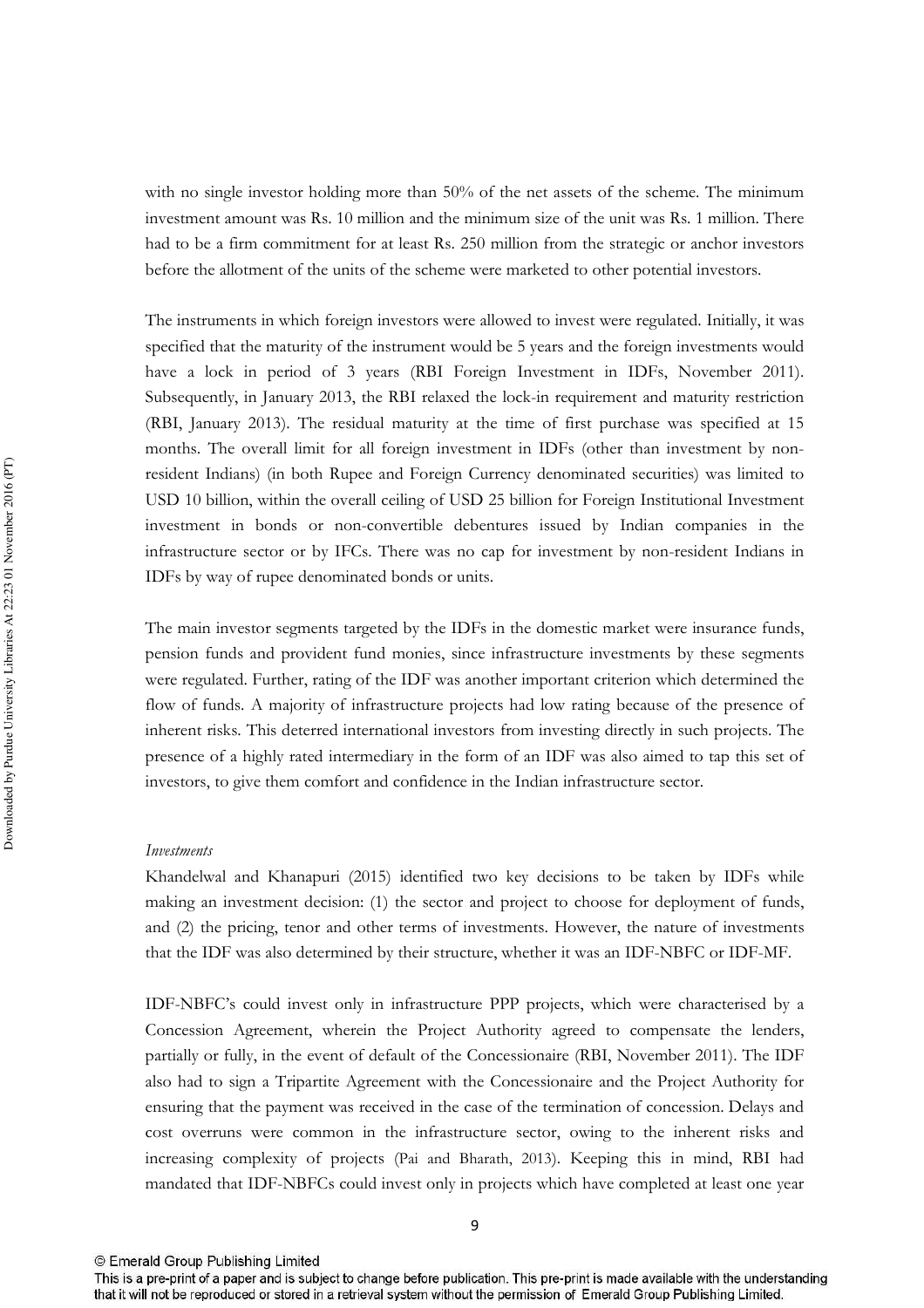of satisfactory commercial operations. As a result, the IDF-NBFCs were considered to have relatively low risk and received concessions on credit concentration norms, such has a higher maximum exposure in any project. For example, the maximum amount an IDF-NBFC can invest in any project was 50 percent of its total Capital Funds and not 50 percent of Owned Funds as in the case of other NBFCs. An additional exposure up to 10% could be taken at the discretion of the Board of the IDF-NBFC. Over and above this, an additional exposure of up to 15% can be permitted by RBI if the financial position of the IDF-NBFC was satisfactory.

IDF-MF's on the other hand can investin all types of projects, including non-PPP projects (SEBI, August 2011). Also, they can invest across the lifecycle of the infrastructure project. This meant that IDF-MFs could take over the loan even before the start of commercial operations of the project. Every IDF scheme was required to invest a minimum of 90% of net assets in infrastructure companies or special purpose vehicles (SPVs) created for facilitating or promoting infrastructure. The investment can be in debt securities, securitized debt instruments or in bank loans of such projects. The remaining 10% of net assets could be invested in equity shares, convertible instruments of infrastructure companies, infrastructure development projects, money market instruments and bank deposits.

#### 5. Analysis and discussion

#### The raison d'être for IDFs

The major sources of debt capital for infrastructure projects in India are fourfold: commercial banks, NBFCs, the insurance firms, and external commercial borrowings.

Commercial bank finance accounted for the largest component of private funding at 21% of the total infrastructure funding (Working Sub-Group on Infrastructure-Planning Commission, 2012). Banks and NBFCs in India were regulated by the RBI. The infrastructure sector was considered as a preferred sector to the banking industry, and outstanding bank credit to infrastructure grew at a CAGR of 43.41% from 1999-00 to 2012-13. This translated to a significant growth in the share of infrastructure in gross bank credit, from 1.63% in 2000 to 13.37% in 2013 (RBI, August 2013). Further, growth in credit to the infrastructure sector has been higher than the growth in total bank credit in almost all the years. Because of the high growth rate, most banks were close to reaching the ceiling limits for lending to the infrastructure sector after 2010. The phenomenal growth in bank credit to infrastructure was also accompanied by a growing risk of impaired assets in this sector, which indicated the probability of a systemic problem. Bank credit to the infrastructure sector came under the RBI's scrutiny owing to the exceptional growth rates (growth of over 100 times in 13 years) (RBI, August 2013). Bank credit to infrastructure are given in Table 2. Details of Non-Performing Assets (NPAs) on infrastructure lending are given in Table 3.

<sup>©</sup> Emerald Group Publishing Limited

This is a pre-print of a paper and is subject to change before publication. This pre-print is made available with the understanding that it will not be reproduced or stored in a retrieval system without the permission of Emerald Group Publishing Limited.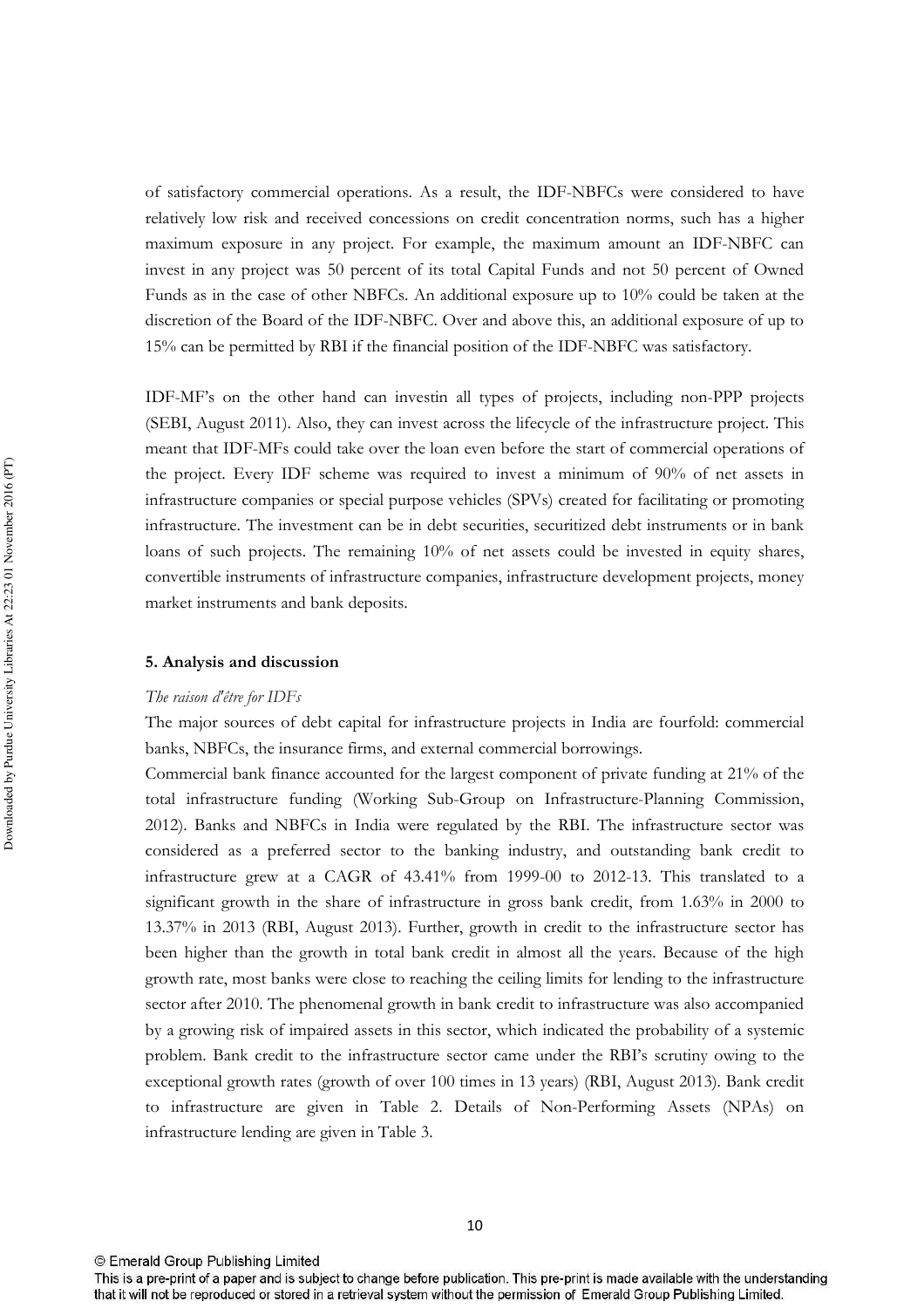Table 2: Bank credit to infrastructure sector

| Particulars                                            | 2000  | 2004                | 2008                | 2009   | 2010      | 2011      | 2012      | 2013      |
|--------------------------------------------------------|-------|---------------------|---------------------|--------|-----------|-----------|-----------|-----------|
| Total Bank Credit                                      | 4,435 | 8,641               | 24,769              | 29,999 | 34,967    | 42.993    | 50,748    | 58,797    |
| Bank Credit to Infrastructure                          | 72    | 513                 | 2,053               | 2,618  | 3,816     | 5,371     | 6.164     | 7,860     |
| Annual growth in total bank<br>credit                  |       | $18\%$ <sup>a</sup> | $30\%$ <sup>b</sup> | $21\%$ | $17\%$    | 23%       | 18%       | 16%       |
| Annual growth in bank credit to<br>infrastructure      |       | $63\%$ <sup>a</sup> | $41\%$ <sup>b</sup> | 28%    | 46%       | $41\%$    | 15%       | 28%       |
| Share of Infrastructure as a % of<br>total bank credit | 1.63% | $5.94\%$            | $8.29\%$            | 8.73%  | $10.91\%$ | $12.49\%$ | $12.15\%$ | $13.37\%$ |

Notes: All figures in Rs. billion unless otherwise indicated; <sup>a</sup>Compounded Annual Growth rate for the period 2000 -2004; <sup>b</sup>Compounded Annual Growth rate for the period 2004-2008.

Source: Infrastructure Financing by Banks in India: Myths and Realities (Keynote address by Dr. KC Chakrabarty, Deputy Governor, RBI)

Table 3: Asset quality of infrastructure loans by scheduled commercial banks

| Particulars                                                                                                                              | Mar-09   |          | Mar-10 Mar-11 Mar-12 Mar-13  |          |
|------------------------------------------------------------------------------------------------------------------------------------------|----------|----------|------------------------------|----------|
| Gross NPA% of Infrastructure Loans                                                                                                       | $0.61\%$ | $0.60\%$ | $0.73\%$ $1.03\%$            | $1.45\%$ |
| (GNPAs + Restructured Standard Advances) / Gross Advances                                                                                | $4.66\%$ | 5.06%    | $3.65\%$ $12.22\%$ $17.43\%$ |          |
| Source: Infrastructure Financing by Banks in India: Myths and Realities (Keynote address by Dr. KC Chakrabarty,<br>Deputy Governor, RBI) |          |          |                              |          |

Despite being the most important source of debt capital, bank loans to infrastructure were characterized by the following limitations:

- a. Asset Liability Mismatch: The long term nature of infrastructure financing compared to shorter tenure of bank deposits resulted in asset liability mismatch. Short term deposits constituted a majority of the banks' liabilities. In the case of the country's largest bank, the State Bank of India, 78% of the total liabilities comprised of deposits as on March 31, 2014 (on a standalone basis) (SBI, FY 2013-14). On an average, bank deposits have a tenure of 3 to 4 years, which implied that banks can typically fund assets with an average tenure of 5 to 7 years on the strength of the permanent capital on their balance sheets. Infrastructure projects, by their very nature require funding for longer tenures. Therefore, when banks lend to infrastructure projects, they face an asset liability mismatch. Further, investors had more investment options in recent years, unlike in the past where investment options for retail investors were limited and bank deposits was preferred. As a result, the flow of deposits to banks had become volatile, which further aggravated the problem of asset liability mismatch. In order to overcome this problem, the RBI allowed banks to issue long term bonds to fund infrastructure in July 2014 (RBI, July 2014). However, it was expected to take a while for banks to issue infrastructure bonds to raise capital for infrastructure projects.
- b. Exposure Limits: RBI prescribed single borrower and group borrower limits for the banking sector. The credit exposure to a single borrower should not exceed 15% of the capital funds of the bank (RBI - Exposure Norms, 2014). Credit exposure to borrowers

This is a pre-print of a paper and is subject to change before publication. This pre-print is made available with the understanding that it will not be reproduced or stored in a retrieval system without the permission of Emerald Group Publishing Limited.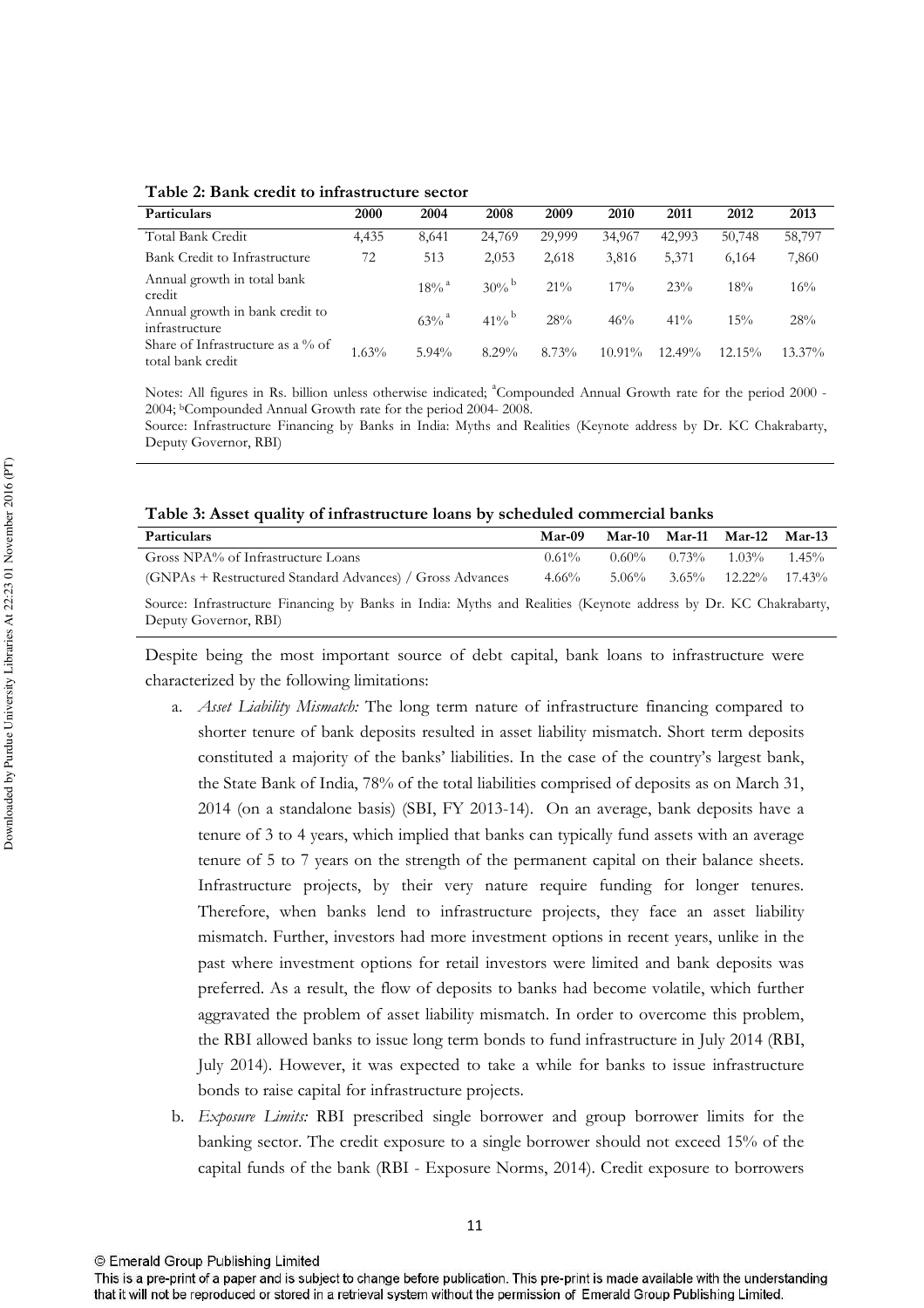belonging to the same group should not exceed 40% of the capital funds. Banks could lend an additional  $5\%$  (in case of single borrower) and an additional  $10\%$  (in case of group borrower) over and above the prescribed limits, provided the additional credit exposure was on account of lending to infrastructure projects. Since the infrastructure sector in India was characterized by a few large companies, most banks had already taken significant exposure with many of the companies, and were operating very close to the prescribed limits. Further, RBI required banks to set internal limits for aggregate exposure to a particular sector. The growing share of infrastructure credit had resulted in the banks reaching this limit as well. Table 2 indicates that infrastructure credit had been growing at a faster rate than total bank credit, indicating that the headroom for bank funding for infrastructure was limited.

Interview respondents indicated that these limitations in bank funding had to be considered seriously, since the banks were the largest source of private debt capital for infrastructure players. One of the respondents emphasized the same as follows:

"One cannot completely remove banks from infrastructure financing, unless there was an alternate mechanism. Otherwise, infrastructure will not get funded in the country. So banks had to remain and at the same time, exposure limit problems and ALM mismatch of the banks needed to be sorted out. How can both be done at the same time was the dilemma of the Government (at the time of IDF conceptualisation)"

NBFCs were the second largest source of debt capital to infrastructure companies, accounting for about 10% of the infrastructure funding (Working Sub-Group on Infrastructure-Planning Commission, 2012). With the exponential growth of infrastructure financing needs, a special categorisation of NBFCs, known as Infrastructure Finance Companies (IFCs) was introduced by RBI. Both IFCs and other NBFCs lending to the infrastructure sector increased their loan book considerably during 2007-12 due to high credit demand from power, telecom and road sectors. Outstanding credit to the infrastructure sector given by leading NBFCs is given in Table 4.

|                 | Outstanding Credit (Standalone) as on |                   |                   |                   |                   |                   |                       |  |  |
|-----------------|---------------------------------------|-------------------|-------------------|-------------------|-------------------|-------------------|-----------------------|--|--|
| <b>IFC/NBFC</b> | March 31,<br>2014                     | March 31,<br>2013 | March 31,<br>2012 | March 31,<br>2011 | March 31,<br>2010 | March 31,<br>2009 | 5 Year<br><b>CAGR</b> |  |  |
| PFC.            | 1,687.92                              | 1,425.24          | 1,120.17          | 874.24            | 798.56            | 644.29            | 21%                   |  |  |
| <b>REC</b>      | 1,358.99                              | 1,145.75          | 899.85            | 732.07            | 664.53            | 513.81            | $21\%$                |  |  |
| <b>IFCI</b>     | 167.82                                | 107.59            | 98.19             | 107.17            | 105.83            | 74.34             | 18%                   |  |  |
| <b>SREI</b>     | 77.89                                 | 61.81             | 26.94             | 20.25             | 35.97             | 12.11             | 45%                   |  |  |
| L&T Infra Fin   | NΑ                                    | 123.16            | 90.47             | 71.65             | 42.55             | 22.58             | $53%^{a}$             |  |  |
| <b>IDFC</b>     | 505.69                                | 485.84            | 424.80            | 339.39            | 250.27            | 205.92            | 20%                   |  |  |

Table 4: Top IFCs/NBFCs in the Infrastructure Sector and the outstanding credit

Notes: All figures in Rs. billions; NA: Not Available; <sup>a</sup>Four year CAGR calculated from 2009 to 2013; PFC: Power Finance Corporation; REC: Rural Electrification Corporation; IFCI: Industrial Finance Corporation of India; SREI: SREI Infrastructure Finance; L&T Infra Fin: L&T Infrastructure Finance; IDFC: Infrastructure Development Financial Corporation

Source: Individual company annual reports from respective websites

<sup>©</sup> Emerald Group Publishing Limited

This is a pre-print of a paper and is subject to change before publication. This pre-print is made available with the understanding that it will not be reproduced or stored in a retrieval system without the permission of Emerald Group Publishing Limited.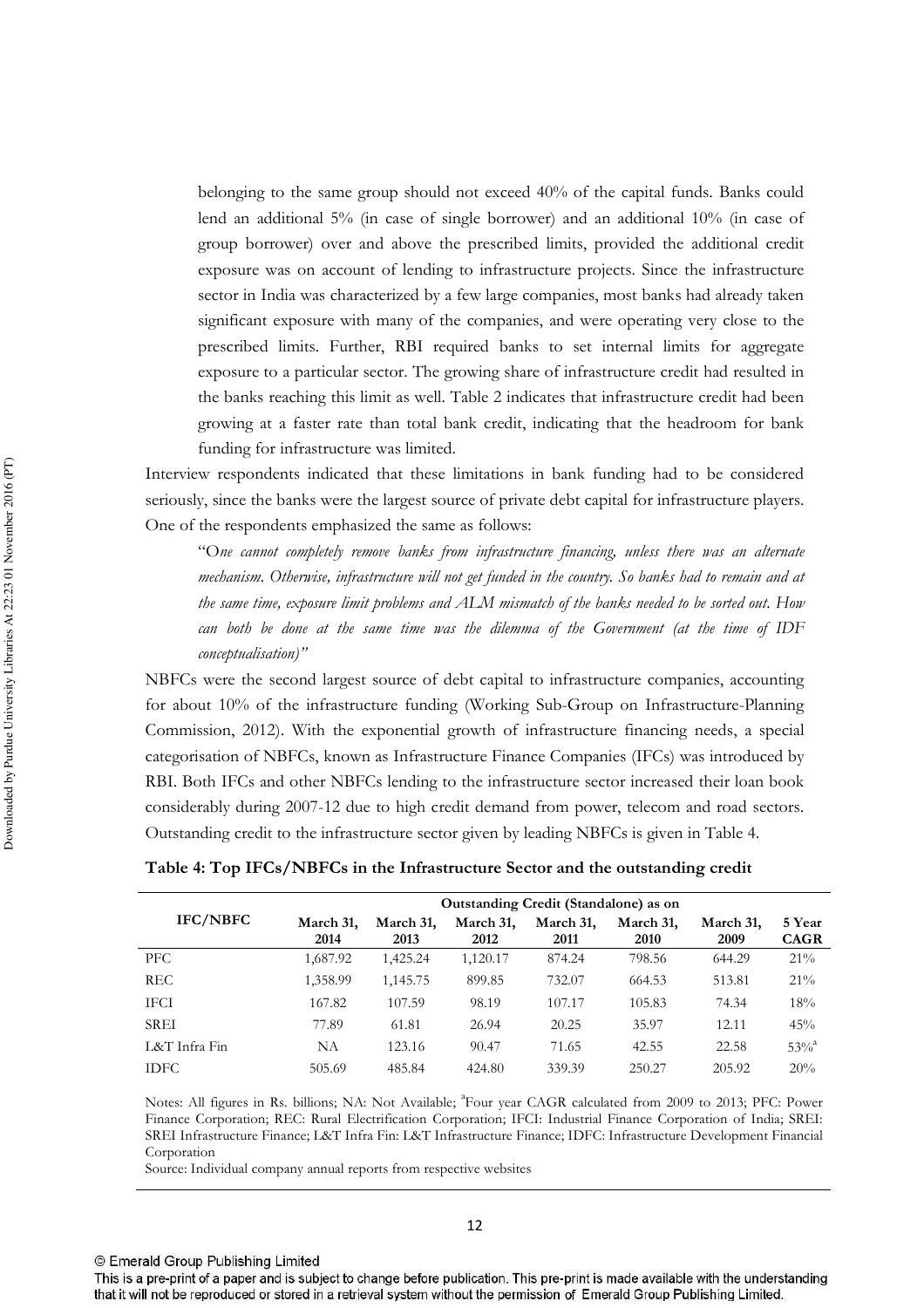RBI specified the exposure limits by IFCs for lending to the infrastructure sector (RBI - Master Circular NBFCs, 2014). A NBFC was not allowed to lend more than 15 percent of its owned funds to a single borrower and more than 25 percent of its owned funds to a single group of borrowers. However, these limits can be increased by 5 percent and 10 percent respectively, if the additional exposure was on account of infrastructure lending. For IFCs, the single and group borrower limits were further enhanced to 25 percent and 40 percent respectively of its owned funds. Though IFC's were able to provide long term funding, a limitation of NBFC funding was the quantum of funding that was available for investment in infrastructure. In addition, the exposure limits and NPA's that affected the banks were equally applicable for the NBFC's.

Insurance companies were required to invest a part of their funds in the infrastructure and housing sectors (IRDA, 2013). The IRDA regulations stipulated a minimum investment of 15 percent in insurance and real estate sectors. Table 5 gives the trend of infrastructure investments by two of the largest insurers in India, the Life Insurance Corporation (LIC) and the General Insurance Corporation (GIC). The trend shows that the exposure of insurance companies to infrastructure sector has been below the minimum limits prescribed by the regulatory agency. Therefore, there was significant scope to attract moreinvestments from insurance firms for infrastructure projects.

| <b>Particulars</b>                                                          | <b>FY14</b> | <b>FY13</b> | <b>FY12</b> | <b>FY11</b> | <b>FY10</b> |
|-----------------------------------------------------------------------------|-------------|-------------|-------------|-------------|-------------|
| Panel A: LIC                                                                |             |             |             |             |             |
| Infrastructure and Social Sector Investments                                | 1,104.33    | 78,451.67   | 63,296.53   | 59,636.82   | 59,924.83   |
| Infrastructure and Social Sector Investments as<br>a % of Total Investments | $9\%$       | 8%          | $7\%$       | $7\%$       | $9\%$       |
| Panel B: GIC                                                                |             |             |             |             |             |
| Infrastructure and Social Sector Investments                                | 3,164.62    | 2,748.66    | 2,506.10    | 2,390.21    | 2,092.03    |
| Infrastructure and Social Sector Investments as<br>a % of Total Investments | 12%         | $11\%$      | $12\%$      | $12\%$      | $12\%$      |
|                                                                             |             |             |             |             |             |

Table 5: Infrastructure investments by LIC (Life Fund) and GIC

Notes: All figures in Rs. billion Source: Public Disclosures by LIC and GIC

However, insurance funds investing in debt securities have to comply with the strict credit rating requirements. In the case of life insurance companies (general insurance companies), minimum of 75 percent (65 percent) of the investment should be in debt that have a credit rating of 'AAA' or equivalent. Investment in securities that have a rating of 'A' or lower debt cannot be higher than 5 percent (8 percent). (IRDA, 2013). Since a majority of the infrastructure bond issues fell below this limit, attracting capital from insurance companies had been difficult for infrastructure projects. One of the respondents said,

The insurance companies have a mandate that they can predominantly invest only in AAA rated projects. This is stipulated by the regulatory agency and they are supposed to follow it. Infrastructure

This is a pre-print of a paper and is subject to change before publication. This pre-print is made available with the understanding that it will not be reproduced or stored in a retrieval system without the permission of Emerald Group Publishing Limited.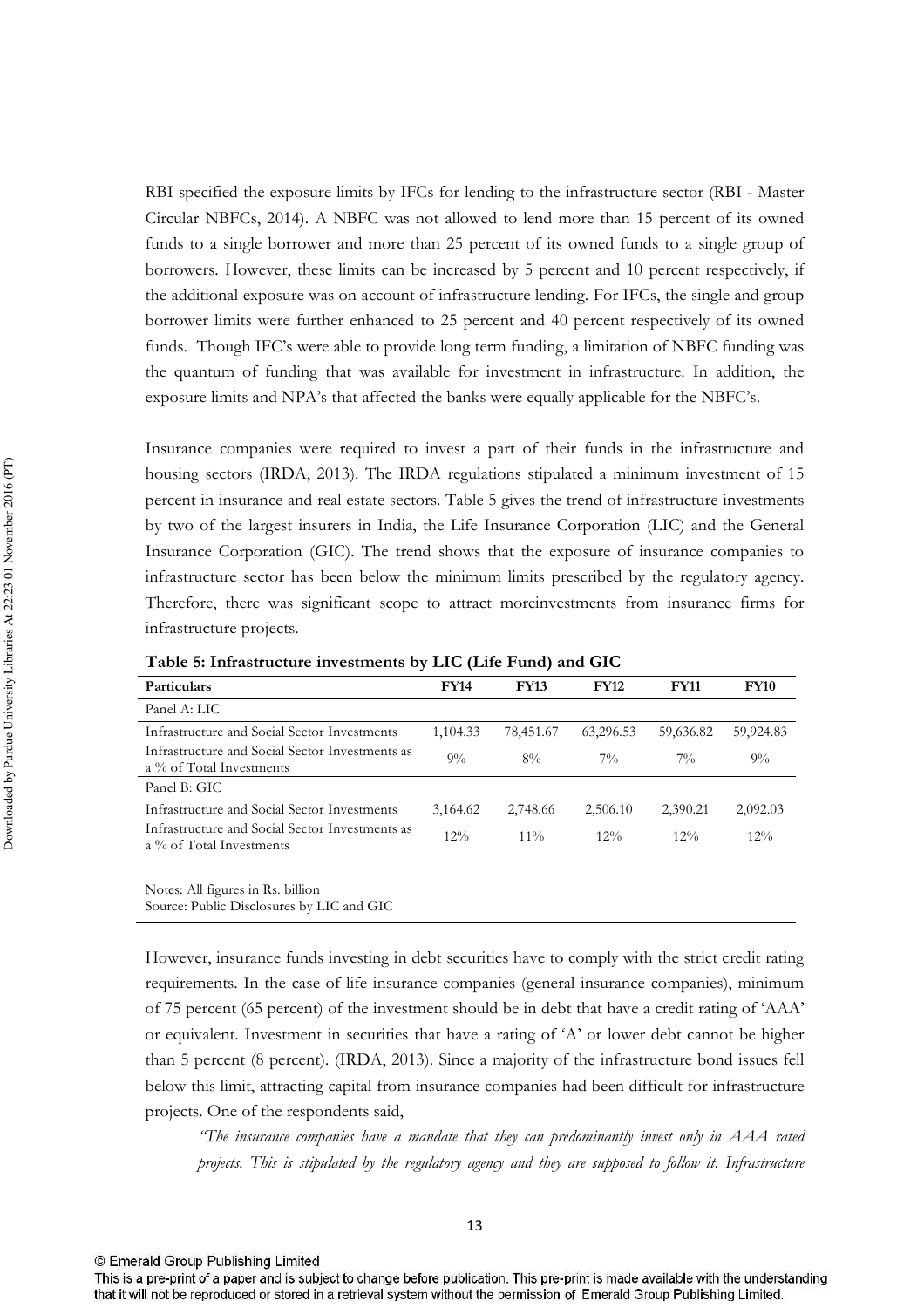projects by their very nature will not be able to get such a high credit rating, other than a handful of them like annuity projects and road projects where there is no traffic risk".

This is corroborated by Table 6 which gives an account of the long term rating of infrastructure companies and projects by one of the leading credit rating agencies, ICRA. A sample list of 238 companies in roads, ports, airports and infrastructure development space was considered for this analysis. It is seen that bulk of the companies/projects (81% of the companies selected) had long term ratings of BBB, BB or B. Only 11% of the companies selected had a long term rating of AAA, AA or A.

|                           | Long Term Rating as on June 30, 2014 Number of Issues (including Structured Obligation (SO*)) |
|---------------------------|-----------------------------------------------------------------------------------------------|
| AAA                       | $\,1\,$                                                                                       |
| $AA+$                     | $\mathfrak{Z}$                                                                                |
| ${\rm AA}$                | $\mathfrak{Z}$                                                                                |
| $AA-$                     | $\overline{4}$                                                                                |
| $A+$                      | $\overline{4}$                                                                                |
| $\boldsymbol{\mathrm{A}}$ | $\overline{\mathcal{I}}$                                                                      |
| $\rm A$ -                 | $\overline{4}$                                                                                |
| $BBB+$                    | $12\,$                                                                                        |
| ${\rm BBB}$               | 14                                                                                            |
| $BBB-$                    | $31\,$                                                                                        |
| $BB+$                     | $20\,$                                                                                        |
| ${\rm BB}$                | $28\,$                                                                                        |
| $BB-$                     | $25\,$                                                                                        |
| $B+$                      | $32\,$                                                                                        |
| $\, {\bf B}$              | $23\,$                                                                                        |
| $\rm B$ -                 | $\overline{\mathcal{I}}$                                                                      |
| $C+$                      | $\overline{c}$                                                                                |
| ${\bf C}$                 | $\mathbf{1}$                                                                                  |
| ${\rm D}$                 | $17\,$                                                                                        |

Table 6: Ratings of Infrastructure Companies/Projects

Notes: \* An SO rating is specific to the rated issue, its terms and its structure and does not represent the rating agency's opinion on the general credit quality of the issuers concerned. Source: ICRA Limited

External Commercial Borrowings (ECB) was a form of borrowing where Indian companies could borrow funds from foreign investors. The interest rate was usually linked to an international benchmark rate such as LIBOR. ECBs were highly regulated by the RBI. Figure 2 indicates the trend in ECB during 2009-14. It could be seen that ECBs showed a volatile trend. From the country's economy standpoint, the ECBs increased systemic leverage. ECBs also carried with it unique set of risks and challenges such as exchange rate risks and international interest rate risks. Since the loans were denominated in foreign currency, it was important to hedge for currency risks. This resulted in additional hedging costs. Further, ECBs were generally

This is a pre-print of a paper and is subject to change before publication. This pre-print is made available with the understanding that it will not be reproduced or stored in a retrieval system without the permission of Emerald Group Publishing Limited.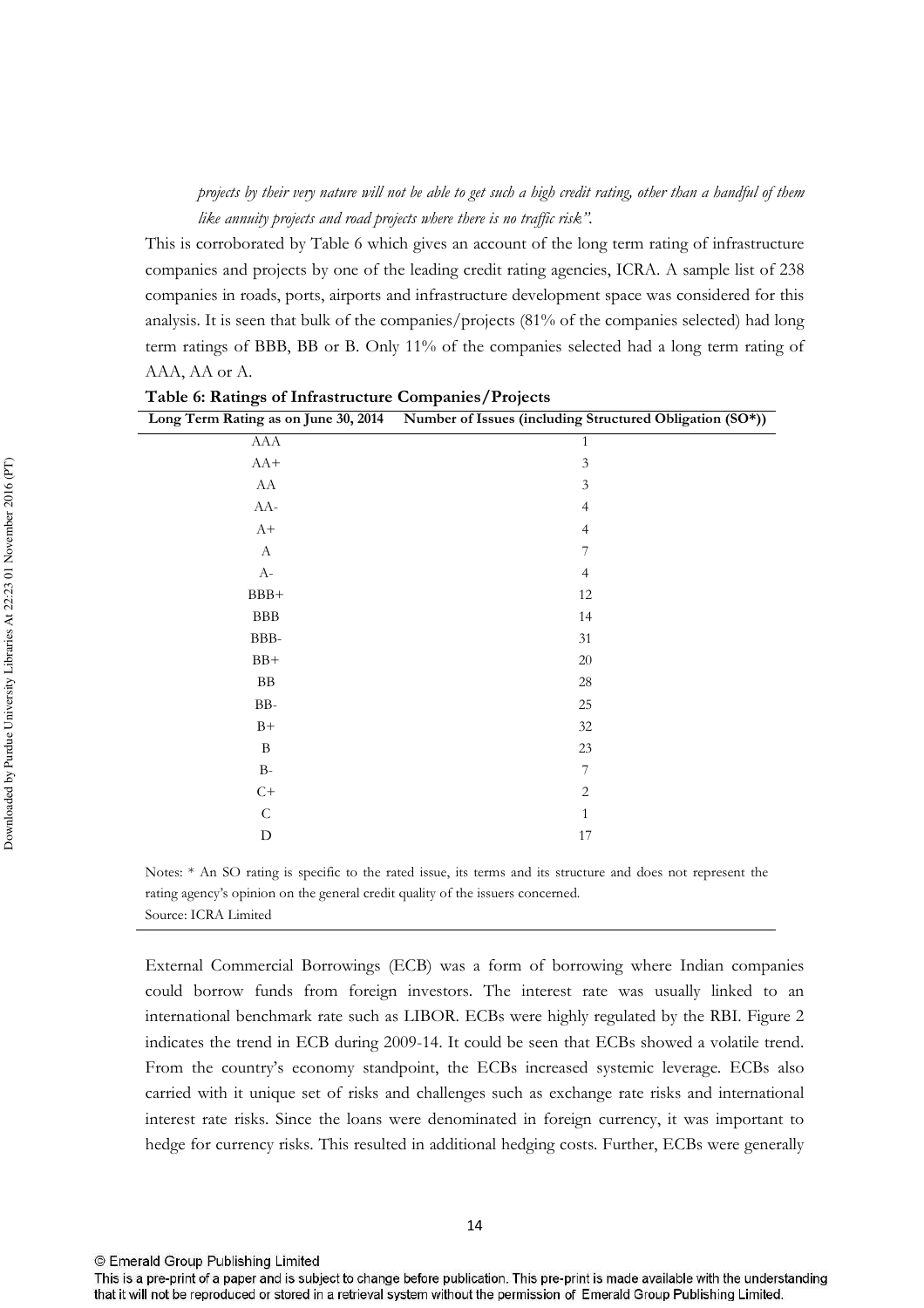beneficial for larger companies with higher credit ratings, as they can get better interest rates. Smaller infrastructure developers had difficulties in mobilising capital through ECBs.



Source: Reserve Bank of India, 2014

Figure 2: External commercial borrowings in India

| Table 7: Summary of the salient features of different debt sources |  |                                                                                                     |     |
|--------------------------------------------------------------------|--|-----------------------------------------------------------------------------------------------------|-----|
| $\mathbf{D}$ and $\mathbf{D}$ and $\mathbf{D}$ and $\mathbf{D}$    |  | $\mathbf{D}_{\text{out}}$ $\mathbf{M} \mathbf{D} \mathbf{D} \mathbf{C}$ . $\mathbf{L}_{\text{out}}$ | ECD |

| Particulars               | <b>Banks</b> | <b>NBFCs</b> | Insurance   | <b>ECBs</b>              |
|---------------------------|--------------|--------------|-------------|--------------------------|
| Regulating authority      | RBI          | RBI          | <b>IRDA</b> | RBI, Ministry of Finance |
| Funding cost              | High         | High         | Low         | Medium                   |
| Asset Liability Mismatch  | High         | Medium       | Low         | Medium                   |
| <b>Exposure Limits</b>    | Applicable   | Applicable   | Applicable  | Not applicable           |
| Promoter Limits           | Applicable   | Applicable   | Applicable  | Not applicable           |
| Credit rating requirement | Medium       | Medium       | High        | Medium                   |
| Value Addition            | Low          | Low          | Absent      | Absent                   |

Table 7 summarizes the salient features of the four sources of debt discussed above. Despite the existence of various funding avenues, there is still a paucity of reliable long term capital for the sector. The challenges in the existing forms of financial intermediation led the Government to examine a more robust form of long term funding for the sector. In the Union Budget 2011-12, the then Finance Minister proposed the creation of IDFs. Subsequently, in June 2011, the Government released a note on the structure of IDFs, as a means to address the issue of sourcing long term debt from insurance and pension funds. By providing long term funding, IDFs overcome the limitations faced by banks. Since IDFs with Tripartite Agreement secure high credit ratings, they would be in a position to attract funds from insurance companies. While IDFs, raised money from both domestic and foreign investors, they provided only rupee loan to infrastructure companies, which helped the borrowing firms to avoid exchange rate and currency risk.

<sup>©</sup> Emerald Group Publishing Limited

This is a pre-print of a paper and is subject to change before publication. This pre-print is made available with the understanding that it will not be reproduced or stored in a retrieval system without the permission of Emerald Group Publishing Limited.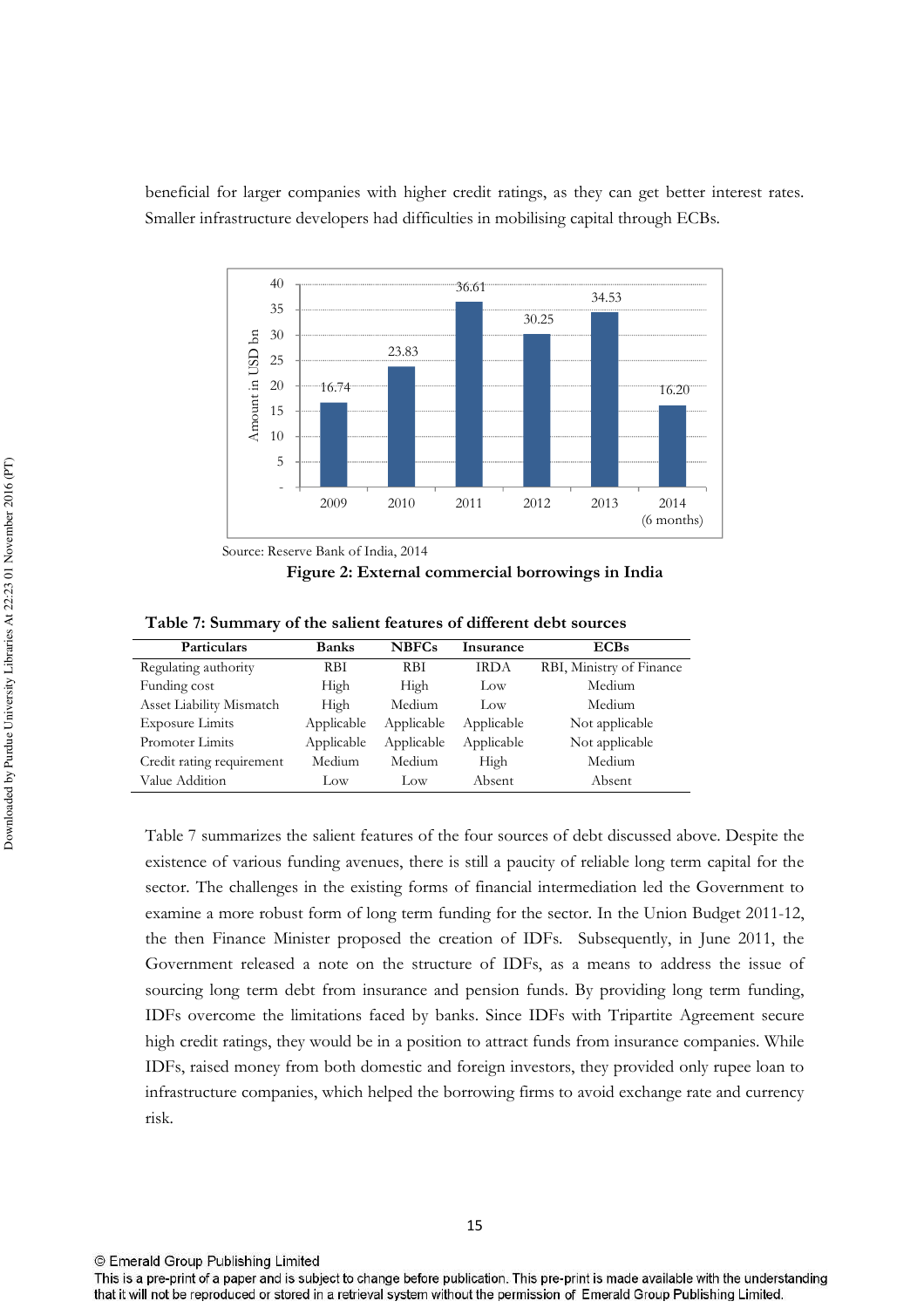Bank loans were generally subject to interest reset clauses at the time of refinancing. This caused a lot of volatility in the project cash flows. When the bank loans were refinanced with a loan from IDF the volatility reduced, IDFs provided long term loans that did not necessitate refinancing. Further, in many cases, IDFs took over the loan after the stabilisation of operations, when the project risks were considerably lower. This enabled them to determine the tenure of the loan in a better manner. IDF financing thus helped infrastructure companies to gain access to reliable long term capital, thus lowering the overall financing risk for the project.

Infrastructure projects are generally sensitive to interest cost changes. Wu (2006) suggests that even a small change in interest rates can increase project costs substantially, affecting the project viability. In the case of IDFs, loans were granted at a cost which was lower than that of existing bank loans, because the IDFs invested in that stage of the project lifecycle where the risk profile of the asset was lower. Interview respondents indicated that there was a difference of at least 50 basis points in the interest rate offered by an IDF vis-à-vis that offered by the bank. The lower cost helped in reducing the overall cost of capital for the infrastructure project.

IDFs offered flexibility in the repayment schedule. The tenure of the loan could be extended without classifying the loan as a restructured asset in the case of an IDF. Infrastructure projects could experience variability in cash flows and an IDF loan can help in accommodating this variability. In addition, IDFs helped in structuring repayments according to the cash flows of the project. One of the respondents said,

> "IDFs do structuring in terms of the repayments. Back ending is possible because the bank repayment is usually linear whereas the cash flows of the project may vary across years. So as an IDF-NBFC, there is some flexibility in terms of the structuring of the repayment - this is a key value add".

RBI and SEBI have clearly stipulated that IDFs can be sponsored only by entities with robust experience in financing infrastructure. Interview respondents indicated that the strong experience of the sponsors of IDFs can benefit the borrowing infrastructure companies. Although the level of monitoring of IDFs was not as stringent as done by private equity investors, IDFs engaged in more active monitoring mechanisms compared to commercial banks and other conventional lenders. Site visits were undertaken regularly and monthly cash flow assessments were done. If the IDF had a group company which had an engineering experience, this can be leveraged to the benefit of the infrastructure project as well. Thus

This is a pre-print of a paper and is subject to change before publication. This pre-print is made available with the understanding that it will not be reproduced or stored in a retrieval system without the permission of Emerald Group Publishing Limited.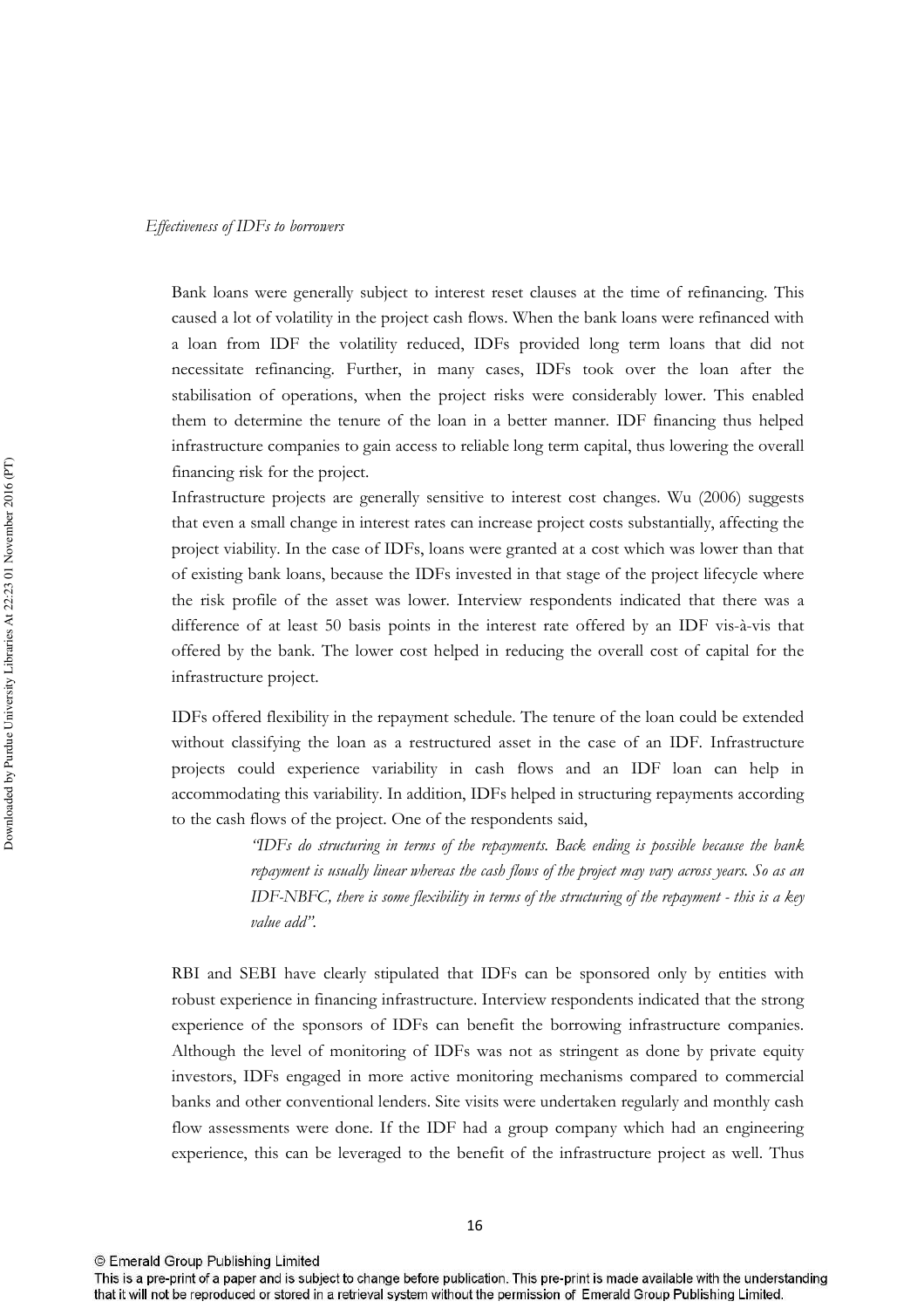there is more value addition to the infrastructure company than mere provision of capital. An interviewee remarked,

> "There is stringent monitoring. Monthly reports on operational costs are obtained and financial covenants are monitored quarterly. IDF operates like an equity fund in terms of monitoring its investments although it is a debt fund. Board positions are not taken; but wherever possible observer seats are taken. We are not passive investors. That's how an IDF differentiates itself as a fund manager."

## Effectiveness of IDFs to investors

IDFs were ideal vehicle for investors with long term funds who wished to invest in the infrastructure sector, but lacked the experience to invest directly. The involvement of a highly rated financial intermediary with experience and credibility enhanced investor confidence and they were willing to accept a lower return on their investment as a result of lower risk. Moreover, credit enhancement mechanisms such as the Tripartite Agreement helped in attracting funds from sources that could not earlier invest in the sector.

In addition, the income earned by IDFs was not taxable in the hands of the IDF. This was not a tax holiday and but a permanent exemption. As a result, investors could earn comparable income despite the interest rate charged to infrastructure companies being lower than that charged by banks. However, the income was taxable in the hands of the investors. The withholding tax on interest payments by the IDFs has been reduced to 5% from 20% (Ministry of Finance, 2011; Ministry of Finance, 2014). As the interview respondents indicated, the above factors together provided an attractive risk-return ratio for IDFs.

## Expanding the capital available for infrastructure projects

Indian infrastructure was significantly funded by the Government and quasi Government entities (such as the government owned banks). This was highlighted by one of the respondents,

> "...there is no long-term financial institution available for funding infrastructure, So, the onus of funding infrastructure has typically been with public sector banks. On the one hand 50-60% of the funding is run by Government directly, and another 20-30% is done indirectly through the PSU banks which are primarily controlled by the Government. Therefore, a significant concentration of risk is in the hands of Government or quasi Government entities".

IDFs could therefore help in increasing the share of private sector funding.

Banks recovered their capital when the IDFs refinanced the loans previously provided by the banks. Recovery of capital helped the banks to lend to new infrastructure projects that are being developed, which would not have been possible if their previous loans had not been refinanced by IDFs. Setting up of IDFs thus helped to release capital to fund projects in the development stage. This results in enhanced funding for the sector as a

<sup>©</sup> Emerald Group Publishing Limited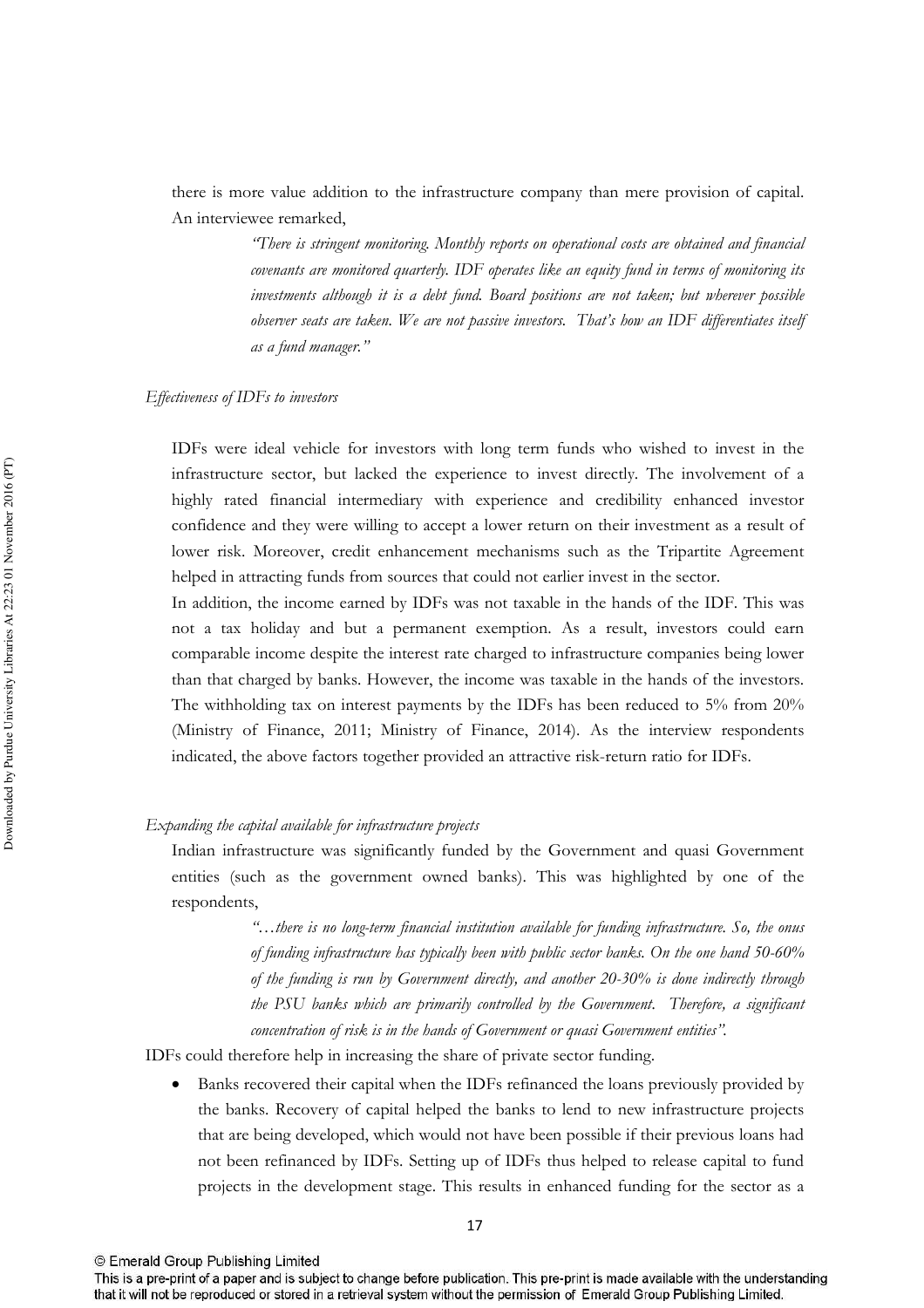whole. IDF-NBFCs can leverage its equity up to 9 times. For example, if the equity infusion is Rs. 2000 million, the IDF can leverage up to Rs. 18,000 million, which results in about Rs. 20,000 million of loanable funds. When the IDFs took over the loans from banks, the systemic leverage came down, as the refinanced loan amount had a component of equity as well. Thus, IDFs brought down the leverage in the system, though by a small proportion. Further, the IDFs could contribute to the development of the bond market in the country since the IDF-NBFCs issue bonds to investors to raise resources.

### 6. Conclusion

The IDFs have been envisaged by the government of India to attract long term debt capital for infrastructure projects. They were expected to attract capital from sources other than commercial banks for the infrastructure sector.

The structure of IDFs were characterised by several unique features: (i) IDFs (the IDF-NBFC) invested only in projects that had completed at least one year of operations. Since the risk profile of projects that were in the operations phase were considerably lower as compared to those in the construction or development phase, the cost of capital for IDFs would be lower. (ii) The existence of tripartite agreement between the IDF, concessionaire, and project authority ensured that in the event of termination of the concession, IDF would have priority to recover its loans. This tripartite agreement significantly reduced the risk of default, enabling the IDFs to secure AAA credit ratings, which were higher than the projects in which the IDFs would invest. (iii) Securing such high ratings helped to attract investment from insurance and pension funds, who were otherwise unable to invest in infrastructure because of lack of projects with strong ratings. IDFs were thus able to attract investment capital from insurance and pension funds for infrastructure projects.

For the borrowers, the advantage from IDFs was that they provided long term capital at a lower cost. In addition to providing capital, IDFs also added value to the borrowing companies, in terms of management inputs as well as strengthening the internal systems and processes, which the banks do not normally get involved in. Since IDFs refinanced the bank loans, the banks were able to reinvest their capital in other projects that were under development.

Despite several advantages, IDFs had to overcome certain challenges and limitations. The biggest challenge for the IDFs could be the resistance from banks to give away the safe loans. Once operations have been stabilized, the chances of default were significantly lower. This was the time when the IDF stepped in. Although the IDF structure helped the banks in freeing up their exposures to advance new loans, banks may be unwilling to lose first charge of loans to IDF-NBFCs on the back of the Tripartite Agreement which was signed.

This is a pre-print of a paper and is subject to change before publication. This pre-print is made available with the understanding that it will not be reproduced or stored in a retrieval system without the permission of Emerald Group Publishing Limited.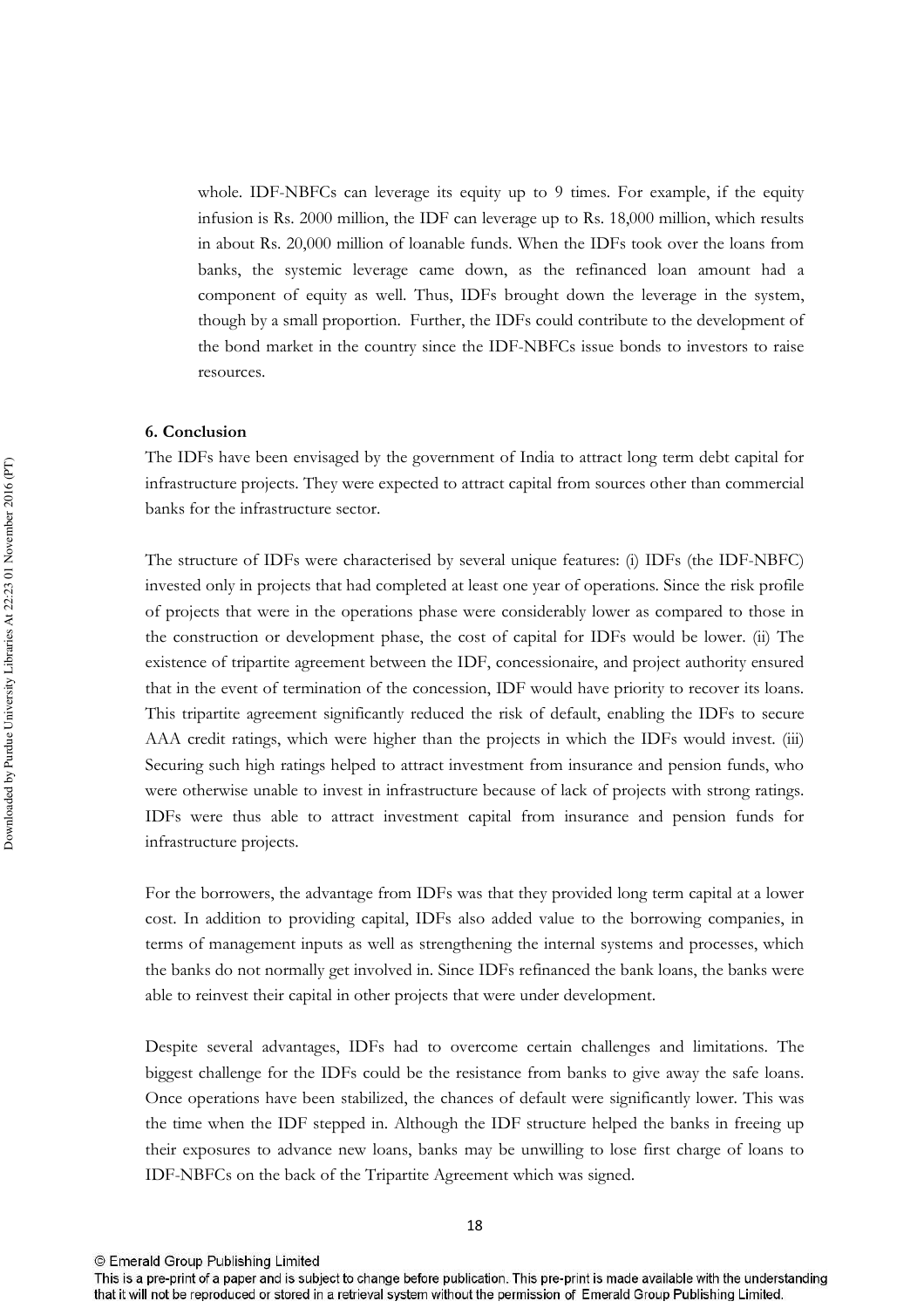Another possible limitation for IDF-NBFCs was the restriction on the nature of the projects which they can invest in. IDF-NBFCs were allowed to invest only in PPP projects, after 1 year of successful commercial operations. Although this was an important factor which determined the superior rating of IDFs, non-PPP projects that required long term funding cannot be funded by IDF-NBFCs. Projects facing high construction risk would not be able to tap IDF-NBFCs and the IDF-NBFCs will also have a smaller range of projects to choose from (Khandelwal and Khanapuri, 2015). Further, the IDF-NBFC can only provide debt up to the level approved by concession-granting authority, whereas the actual debt may be much higher than the approved level of debt, because of cost overruns.

Despite the limitations, IDFs can bring respite to the complex funding requirements demanded by the infrastructure sector. IDFs being an innovative vehicle of financial intermediation, can bridge the gap by directing funds from long term capital pools to the infrastructure sector. Future research in this area could be to study the viability of IDFs and understand the factors which can lead to the success of the IDF concept in India.

This is a pre-print of a paper and is subject to change before publication. This pre-print is made available with the understanding that it will not be reproduced or stored in a retrieval system without the permission of Emerald Group Publishing Limited.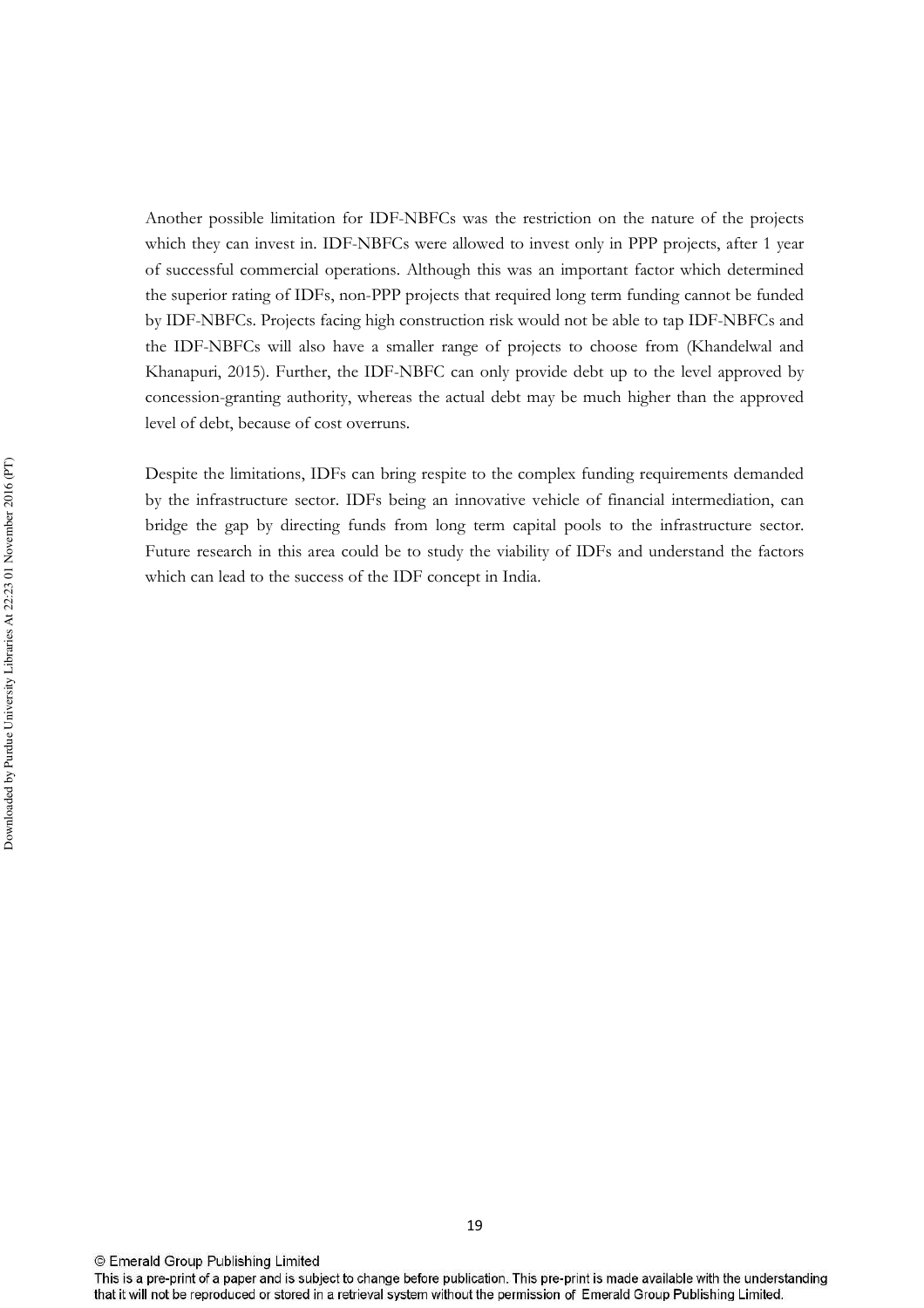### Appendix 1: Illustrative questions asked during in-depth interviews

- How has infrastructure been traditionally funded in India? What have been the drawbacks and limitations of these sources?
- How do foreign and domestic investors perceive investing in infrastructure in India?
- What are the difficulties in getting capital from insurance and pension funds to fund infrastructure projects?
- How do IDFs address the problems of infrastructure financing? What is the underlying motivation of setting up IDFs?
- What are the risk measures built in the regulations of IDFs? What are the restrictions that govern the investments of IDFs?
- What are the eligibility criteria specified by the government for sponsors to start IDFs? How relevant are they?
- Can you describe your IDF? Who are the sponsors in the fund?
- What categories of investors would find IDFs attractive? What is your fund raising strategy?
- How are the fund managers of IDFs compensated?
- What are the projects you have invested in?
- What are your interest rates? What is the loan tenure?
- How do you select the projects that you invest in? After investment, how do you monitor the performance? Apart from providing capital, do you add value to your investments by management inputs? Why?
- How does funding from IDF differ from that of the banks and other infrastructure financing companies?
- What is the vision that you have for your IDF?
- What are the challenges facing the IDF?

This is a pre-print of a paper and is subject to change before publication. This pre-print is made available with the understanding that it will not be reproduced or stored in a retrieval system without the permission of Emerald Group Publishing Limited.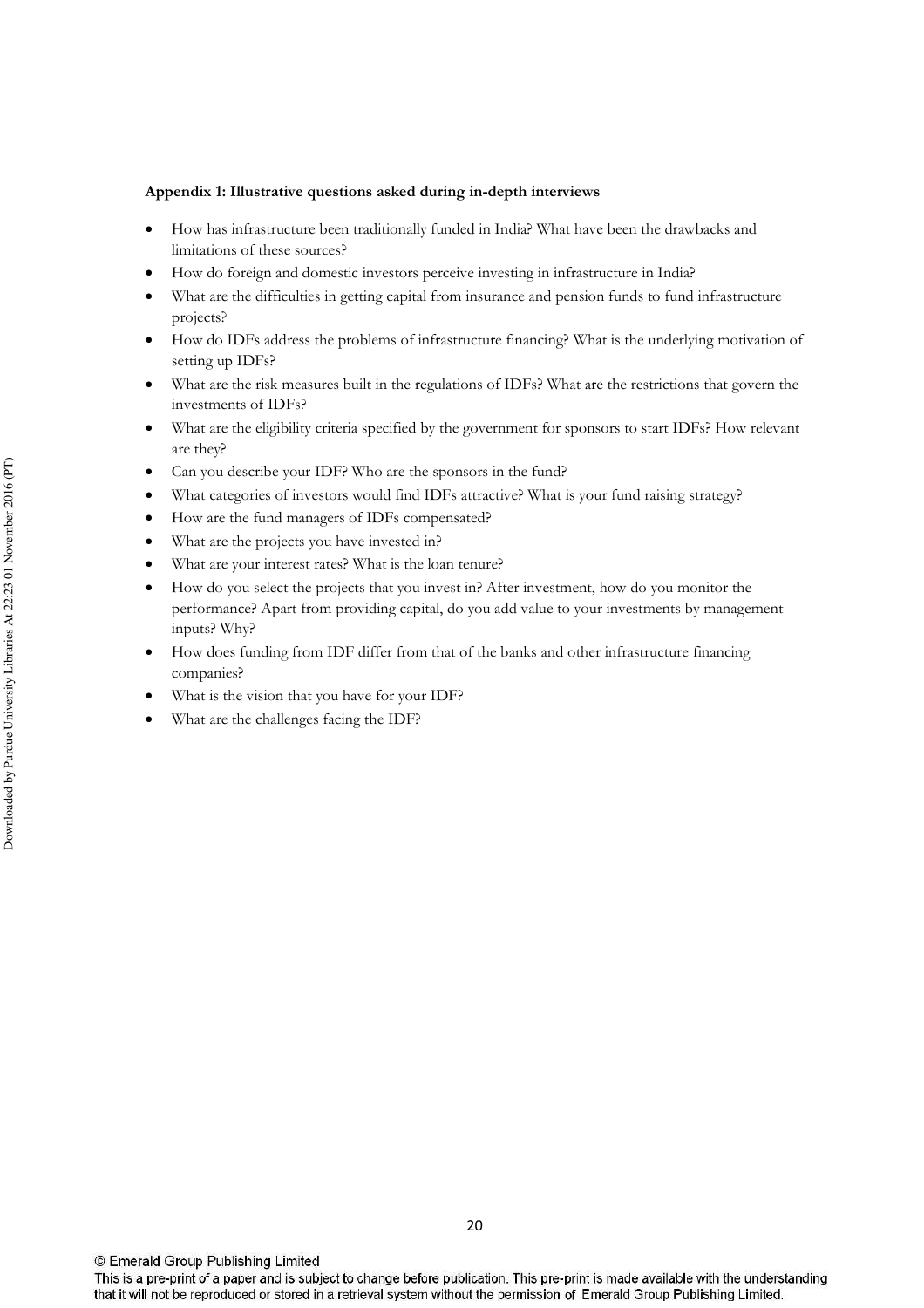#### References

- Ngowi, A.B., Pienaar, E., Akindele,O. and Iwisi, D.S. (2006) "Globalisation of the construction industry: A review of infrastructure financing", Journal of Financial Management of Property and Construction, Vol. 11 Iss: 1, pp.45 - 58
- Agrawal, R., Gupta, A. and Gupta, M. C. (2011), "Financing of PPP Infrastructure Projects in India: Constraints and Recommendations", The IUP Journal of Infrastructure, 9(1), 52-57.
- BOB (2015), Bank of Baroda, available at: http://www.bankofbaroda.co.in/aboutus.asp, (accessed 3 July 2015).
- Bose, S. and Coondoo, D. (2003), "A study of the Indian corporate Bond Market", Money & Finance, 2(12).
- Canara Bank  $(2015),$ Canara Bank. available at: http://www.canarabank.com/English/scripts/aboutus.aspx, (accessed 3 July 2015).
- Chan, A. P., Lam, P. T., Chan, D.W., Cheung, E. and Ke, Y. (2010), "Critical Success Factors for PPPs in Infrastructure Developments: Chinese Perspective".
- Chen, H. (2006), "Development of financial intermediation and economic growth: The Chinese experience", China Economic Review, 17(4), 347-362.

Chen, A.H. (2002), "A new perspective on infrastructure financing in Asia", Pacific-Basin Finance Journal, 10 (3), Pages 227-242

- Citicorp  $(2015),$ Citicorp Finance India Limited. available at: http://www.online.citibank.co.in/CFIL/citicorpfinance.htm, (accessed 3 July 2015).
- Corporation Bank (2015), Corporation Bank available at: http://www.corpbank.com/the-journey. (accessed 3 July 2015).
- Correia da Silva, L., Estache, A. and Javerla, S. (2004), 'Ts debt replacing equity in regulated privatized infrastructure in developing countries?", World Bank Policy Research Working Paper No.3374
- Denzin, N.K.(1978). The Research Act, 2<sup>nd</sup> Edition, New York: Mc Graw Hill.
- English, L. M. and Guthrie, J. (2003), 'Driving privately financed projects in Australia: what makes them tick?",
- Ferreira, D. and Khatami, K. (1996), "Financing private infrastructure in developing countries", (No. 343), World Bank.

Gawlitta, M. and Kleinow, J. (2015). Analysis of infrastructure financing by debt funds in the EU, Proceedings of the Institution of Civil Engineers - Management, Procurement and Law, 168 (1), February, 12-21

- Gupta, A., Gupta, M. C. and Agrawal, R. (2013), *'Identification and ranking of critical success factors for BOT* projects in India", Management Research Review, 36(11), 1040-1060.
- HUDCO (2015), Housing & Urban Development Corporation Limited, available at: http://www.hudco.org//Site/FormTemplete/frmTemp1PLargeTC1C.aspx?MnId=19&ParentI  $D=6$ , (accessed 3 July 2015).
- HUDCO (2013), "HUDCO subscribes to Infrastructure Debt Fund of IIFCL", June 19, 2013, available at: http://www.hudco.org/writereaddata/News/HUDCO%20subscribes%20to%20Infrastructure %20Debt%20Fund%20of%20HFCL%20.pdf?NewsID=sjvMwe0GOEYhbWTZBl9d2w (accessed 28 August 2014).
- ICICI (2015), ICICI available at: http://www.icicibank.com/aboutus/about-us.page, (accessed 3 July  $2015$ ).
- **IIFCL**  $(2015)$ . India Infrastructure Finance Company Limited. available at: http://www.iifcl.co.in/Content/about\_us.aspx, (accessed 3 July 2015).
- IRDA (2013), Notification by Insurance Regulatory and Development Authority (Investment) (Fifth Amendment) Regulations, 2013, February 16, 2013.

This is a pre-print of a paper and is subject to change before publication. This pre-print is made available with the understanding that it will not be reproduced or stored in a retrieval system without the permission of Emerald Group Publishing Limited.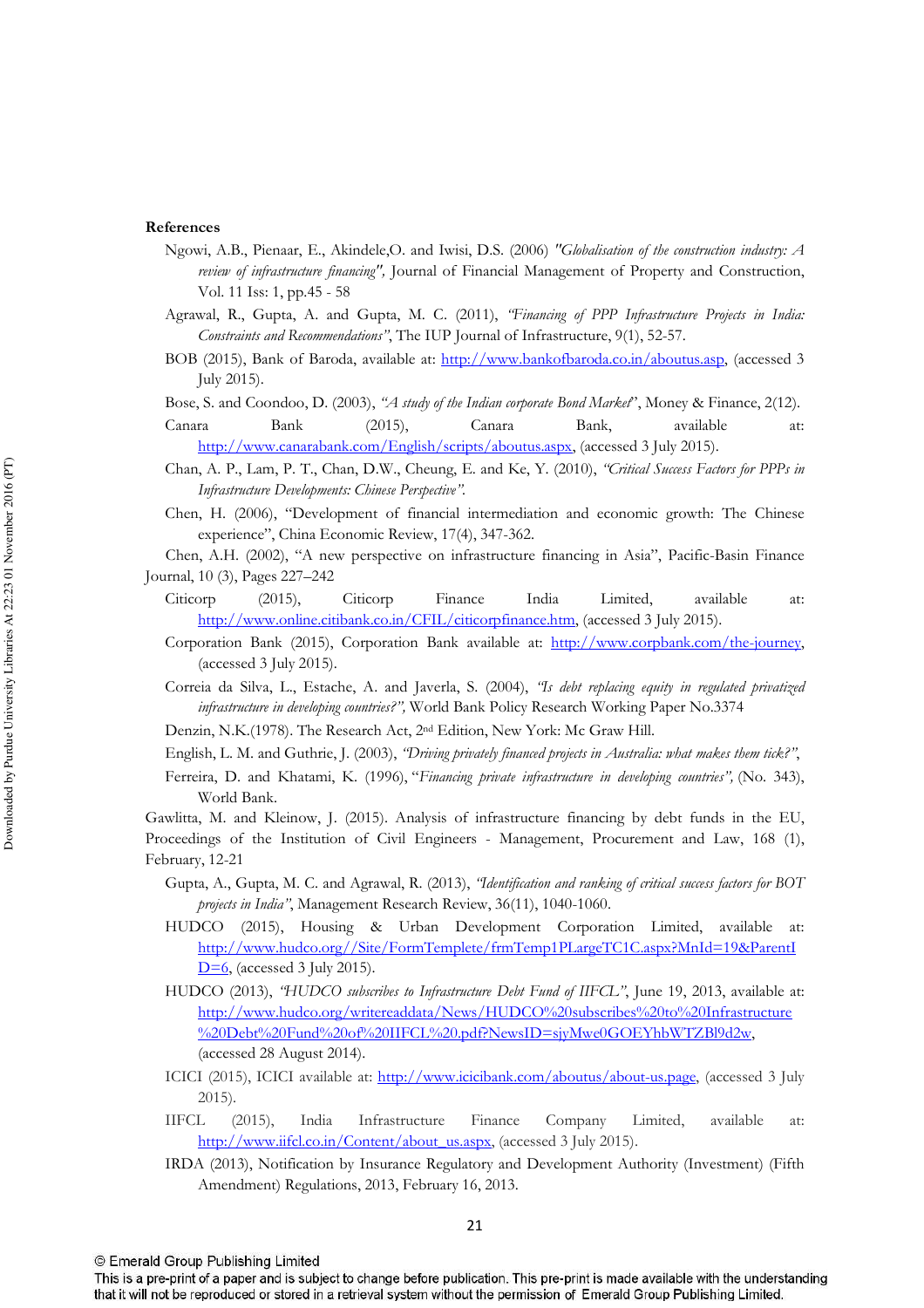- Jaikumar, R. and Bohn, R. (1986). The development of intelligent systems for industrial use: A conceptual framework, Research on Technological innovation, Management and Policy, 3: 169-211
- Khandelwal, M. and Khanapuri, V. (2015), 'Infrastructure debt fund policy framework in India-issues and challenges", Journal of Financial Management of Property and Construction, 20(1), 4-23.
- Laishram, B.S. and Satyanarayana, N.K. (2009) "Criteria influencing debt financing of Indian PPP road projects: a case study", Journal of Financial Management of Property and Construction, Vol. 14 Iss: 1, pp.34  $-60.$

Lall, R. B. and Anand, R. I. T. U. (2009), "Financing Infrastructure", Business Standard India 2009, 35-58 Lambert, D. (2014). Under Construction: India's infrastructure debt funds—Their importance. challenges, and opportunities, ADB South Asia Working Paper Series No. 29, Available at: https://openaccess.adb.org/bitstream/handle/11540/1285/south-asia-wp-029.pdf?sequence=1, accessed 17 January 2016.

- LIC (2015), Life Insurance Corporation of India, available at: https://www.licindia.in/about\_us.htm. (accessed  $3$  July 2015).
- Ministry of Finance (2011), 'Budget 2011-12 speech of Pranab Mukherjee", available at: http://indiabudget.nic.in/budget2011-2012/ub2011-12/bs/bs.pdf, (accessed 25 June 2015)
- $(2014),$ Debt Funds". Ministry of Finance  $T$ be Indian Infrastructure available at: http://finmin.nic.in/the ministry/dept eco affairs/infrastructure div/idf brochure0062014.pd  $\underline{\mathbf{f}}$ , (accessed 25 June 2015).
- Mostafavi, A., and Abraham, D. (2010). "Frameworks for Systemic and Structural Analysis of Financial Innovations in Infrastructure," working paper, Electronic Proceedings of 2010 Engineering Project Organization Conference (EPOC 2010), John E. Taylor and Paul Chinowsky, Eds., Engineering Project Organizations Society, November 4-6, 2010, South Lake Tahoe CA. Available  $at$ http://digitalcommons.fiu.edu/cgi/viewcontent.cgi?article=1000&context=isos, Accessed on 12 January 2016.
- Mostafavi, A., Abraham, D., Mannering, F., Vives, A. and Valentin, V. (2012), "Assessment of Public Perceptions of Innovative Financing for Infrastructure", Construction Research Congress 2012: pp. 2260-2269.
- $OBC$  $(2015),$ Oriental Commerce, available Bank of at: https://en.wikipedia.org/wiki/Oriental Bank of Commerce#Overview, (accessed 3 July 2015).
- Pai, S. K. and Bharath, J. R. (2013), "Analysis of Critical Causes of Delays in Indian Infrastructure Projects". International Journal of Innovative Research and Development, 2(3), 251-263
- Pettigrew, A. M. (1990). Longitudinal field research on change: Theory and practice, Organization Science, 1(3): 267-292.
- Planning Commission (2013), 'Faster, More Inclusive and Sustainable Growth'' Volume No. 1, Twelfth Five Year Plan (2012-2017) - Planning Commission, Government of India, available at: http://planningcommission.nic.in/plans/planrel/12thplan/pdf/12fyp\_vol1.pdf, (accessed 25 June 2015).

Rastogi, A. and Rao, V. (2011). Product Innovations for Financing Infrastructure: A Study of India's Debt Markets. Asian Development Bank. http://hdl.handle.net/11540/1413. (Accessed 15 January 2016)

Rastogi, A.and Rao, V. (2011), "Product innovations for financing infrastructure: A study of India's debt markets". RBI (November 2011), Circular, RBI/2011-12/268, DNBS.PD.CC.No.249 /03.02.089/2011-12. November 2011, available 21. at https://rbi.org.in/Scripts/NotificationUser.aspx?Id=6830&Mode=0, (accessed 25 June 2015).

<sup>©</sup> Emerald Group Publishing Limited

This is a pre-print of a paper and is subject to change before publication. This pre-print is made available with the understanding that it will not be reproduced or stored in a retrieval system without the permission of Emerald Group Publishing Limited.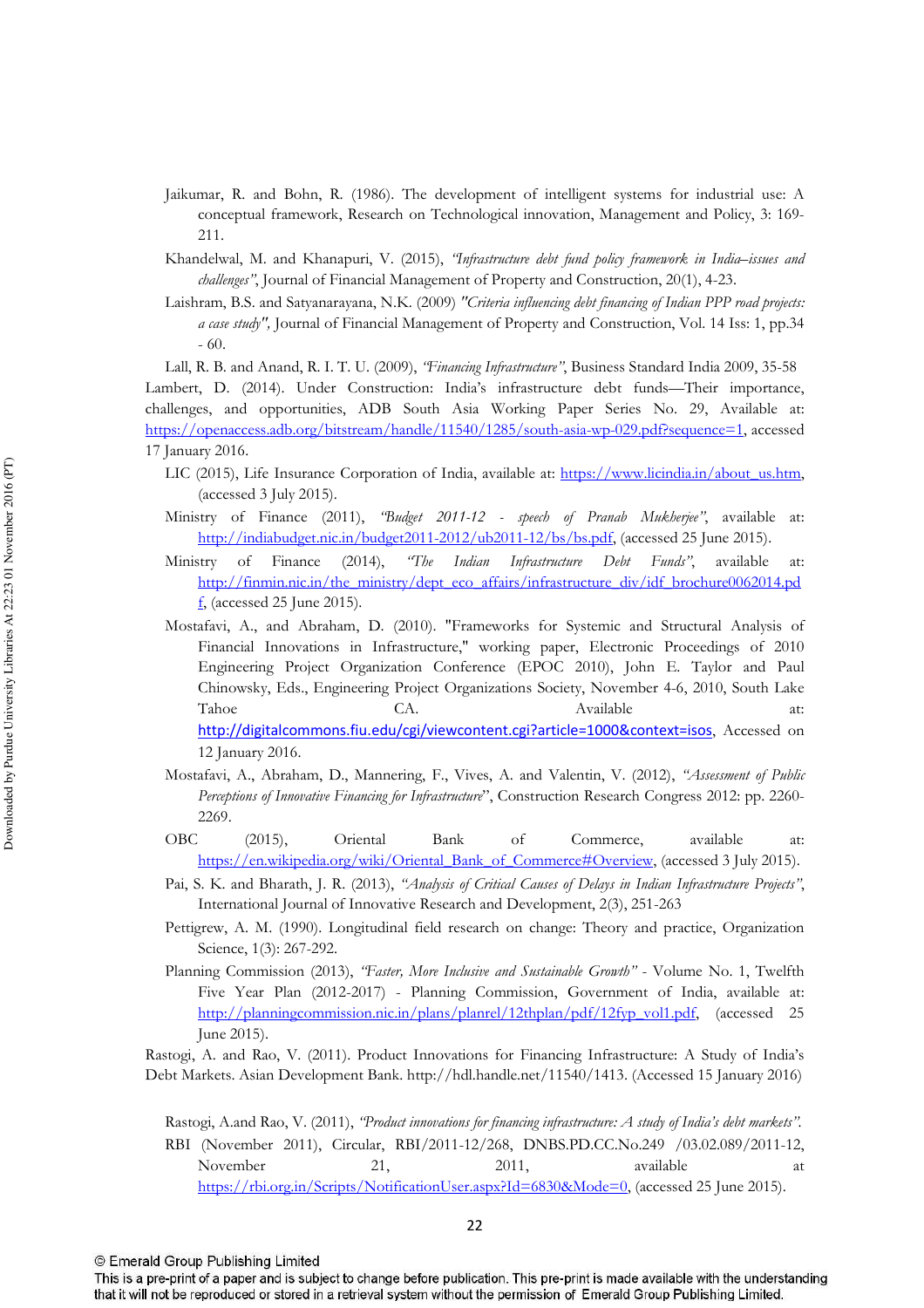- RBI Foreign Investment in IDFs (November 2011), Circular, RBI/2011-12/271, A.P. (DIR Series) Circular No. 49. November 22, 2011. available at https://rbidocs.rbi.org.in/rdocs/Notification/PDFs/AIR49F221111.pdf. (accessed 28 August  $2014$ ).
- RBI (January 2013), Circular, RBI/2012-13/391, A.P. (DIR Series) Circular No. 80, January 24, 2013, available at https://www.rbi.org.in/scripts/NotificationUser.aspx?Id=7823&Mode=0, (accessed 28 August 2014).
- RBI (July 2013), "Master Circular Para Banking Activities", RBI /2013-14/61, DBOD.No. FSD.BC.05/ 2013. 24.01  $.001/$  $2013 - 14$ , July 1, available <sub>2</sub>t https://rbi.org.in/scripts/BS\_ViewMasCirculardetails.aspx?Id=8196&Mode=0#7, (accessed 25 June 2015)
- RBI (August 2013), 'Infrastructure Financing By Banks In India: Myths and Realities", Keynote address delivered by Dr. K.C. Chakrabarty, Deputy Governor, Reserve Bank of India at the Annual Infrastructure Finance Conclave organised by SBI Capital Markets Limited at Agra on August 9, 2013 available at: https://www.rbi.org.in/scripts/BS SpeechesView.aspx?Id=831, (accessed 25 June 2015).
- RBI (July 2014), 'Issue of Long Term Bonds by Banks Financing of Infrastructure and Affordable Housing". RBI/2014-15/127, DBOD.BP.BC.No.25/08.12.014/2014-15, July 15 2014, available at https://www.rbi.org.in/scripts/NotificationUser.aspx?Id=9103&Mode=0, (accessed 3 July  $2015$ ).
- RBI-Exposure Norms  $(2014),$ 'Master Circular *Exposure* Norms". RBI/2014-15/66. 2014. DBOD.No.Dir.BC.12/13.03.00/2014-15. July  $\mathbf{1}$ available <sub>at</sub> https://rbi.org.in/scripts/BS\_ViewMasCirculardetails.aspx?id=9060#2. (accessed 25 June,  $2015$ ).
- RBI-Master Circular NBFCs (2014), "Master Circular Non-Banking Financial (Non Deposit Accepting or Holding) Companies Prudential Norms (Reserve Bank) Directions, 2007", RBI/2014-15/55, DNBS (PD) No.381/03.02.001/2014-15, 2014,  $CC$ July 1, available at https://rbi.org.in/scripts/BS\_ViewMasCirculardetails.aspx?id=9082#a18, (accessed 25 June  $2015$ ).
- Reinhardt, W.G. (1993), "Private financing for infrastructure", Worldwide Projects, 1(1), 21-24
- Rousseau, P. L. and Wachtel, P. (1998), "Financial intermediation and economic performance: historical evidence from five industrialized countries", Journal of money, credit and banking, 657-678
- SBI (FY 2013-14), "SBI Analyst Presentation to Investors Annual Results FY14", available at: https://www.sbi.co.in/portal/documents/44589/60030/1400843249117 ANALYST PRESEN TATION FY14.pdf/38b3e2c4-857f-4e25-b7ec-7c35393f2487, (accessed 28 August 2014).
- Schou-Zibell, L. and Wells, S. (2008), "India's Bond Market-Developments and Challenges Ahead", ADB Regional Economic Integration Working Paper, (22).
- SEBI (August 2011), Notification by Securities and Exchange Board of India (Mutual Funds) (Amendment) Regulations, 2011, August 30, 2011, available <sub>at</sub> http://www.sebi.gov.in/acts/mfamendaug2011.pdf, (accessed 28 August 2014).
- SEBI (April 2013), Notification by Securities and Exchange Board of India (Mutual Funds) Regulations, 2013, April 16, 2013, available (Amendment) <sub>2</sub>t http://www.sebi.gov.in/cms/sebi\_data/attachdocs/1366172455558.pdf, (accessed 28 August  $2014$ ).

Sinha, S. (2014), 'Long Term Financing of Infrastructure", Indian Institute of Management, Ahmedabad.

Thillairajan, A. (2002). The old, the new & all in between  $- A$  process study of the pioneering power sector reform in Orissa, New Delhi: Classical Publishing House.

This is a pre-print of a paper and is subject to change before publication. This pre-print is made available with the understanding that it will not be reproduced or stored in a retrieval system without the permission of Emerald Group Publishing Limited.